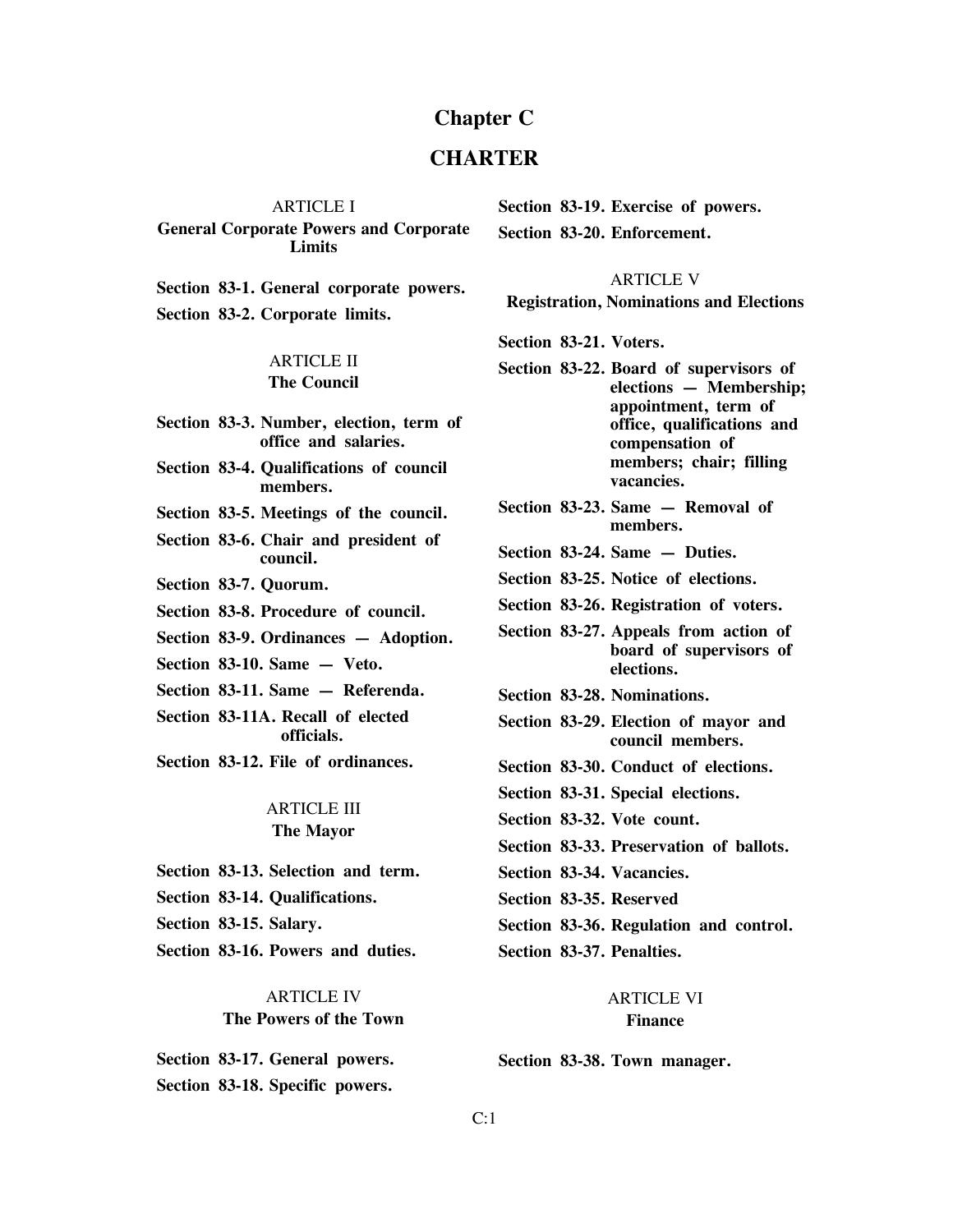- **Section 83-39. Powers and duties of clerk-treasurer.**
- **Section 83-40. Fiscal year.**
- **Section 83-41. Budget.**
- **Section 83-42. Budget adoption.**
- **Section 83-43. Appropriations.**
- **Section 83-44. Transfer of funds.**
- **Section 83-45. Over-expenditure forbidden.**
- **Section 83-46. Lapse of appropriations and treatment of surplus.**
- **Section 83-47. Deposit or investment of funds.**
- **Section 83-48. Taxable property and assessments.**
- **Section 83-49. Budget authorizes levy.**
- **Section 83-50. Reserved**
- **Section 83-51. When taxes are overdue.**
- **Section 83-52. Sale of tax delinquent property.**
- **Section 83-53. Fees.**
- **Section 83-54. Fines, forfeitures and penalties.**
- **Section 83-55. Audit.**
- **Section 83-56. Tax anticipation notes.**
- **Section 83-57. Bonds.**
- **Section 83-58. Bond anticipation notes.**
- **Section 83-58A. Loans.**
- **Section 83-59. Payment of indebtedness.**
- **Section 83-60. Purchasing and contracts.**

# ARTICLE VII **Personnel**

|  |  |  | Section 83-61. Town manager. |
|--|--|--|------------------------------|
|--|--|--|------------------------------|

- **Section 83-62. Town attorney.**
- **Section 83-63. Authority to employ personnel.**
- **Section 83-64. Retirement system.**
- **Section 83-65. Reserved**

# **Section 83-66. Employee benefit programs.**

#### ARTICLE VIII

#### **Public Ways and Utilities**

- **Section 83-67. Definition of "public ways."**
- **Section 83-68. Control of public ways.**
- **Section 83-69. Powers of town as to public ways generally.**
- **Section 83-70. Powers of town as to sidewalks.**
- **Section 83-71. Powers of town as to storm water drainage system.**
- **Section 83-72. Placing structures in public ways.**
- **Section 83-73. Obstructions.**
- **Section 83-74. Entering on county public ways.**
- **Section 83-75. Connections.**
- **Section 83-76. Private systems.**
- **Section 83-77. Extensions beyond boundaries.**
- **Section 83-78. Right of entry.**

# ARTICLE IX **Special Benefit Assessments**

- **Section 83-79. Power.**
- **Section 83-80. Procedure.**

#### **ARTICLE X**

#### **Town Property**

- **Section 83-81. Acquisition, possession and disposal.**
- **Section 83-82. Condemnation.**
- **Section 83-83. Town buildings, structures and improvements.**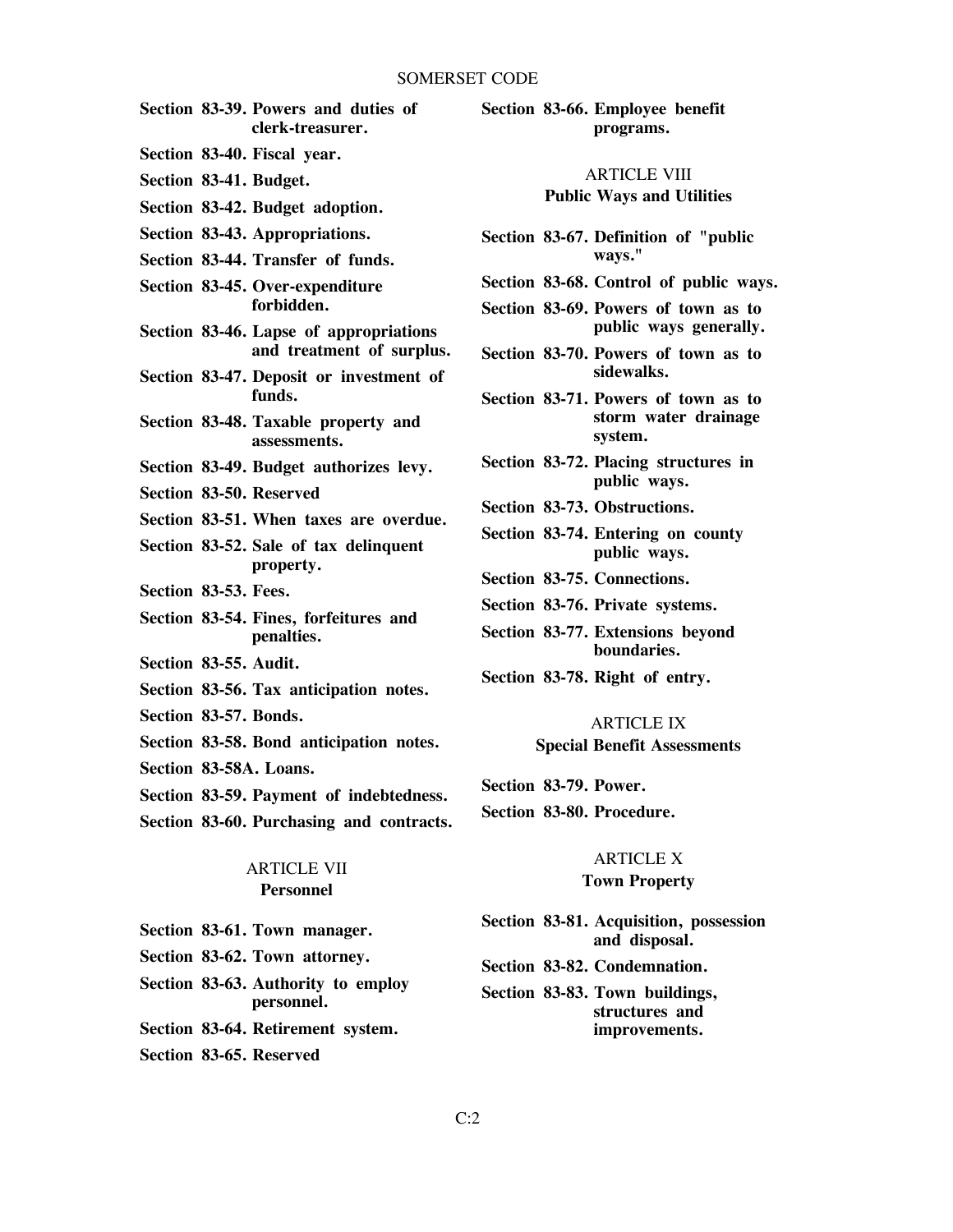|                           | Section 83-84. Protection, administration<br>and operation of town | Section 83-89. Prior rights and<br>obligations. |                                                                |
|---------------------------|--------------------------------------------------------------------|-------------------------------------------------|----------------------------------------------------------------|
|                           | property.                                                          |                                                 | Section 83-90. Effect of Charter on<br>corporate status and on |
|                           | <b>ARTICLE XI</b>                                                  |                                                 | existing ordinances,                                           |
| <b>General Provisions</b> |                                                                    |                                                 | resolutions, rules and<br>regulations.                         |
|                           | Section 83-85. Oath of office.                                     |                                                 | Section 83-91. Amendments of Charter.                          |
|                           | Section 83-86. Official bonds.                                     |                                                 | Section 83-92. Saving clause.                                  |
|                           | Section 83-87. Publication and notices.                            | Section 83-93. Separability.                    |                                                                |
|                           | Section 83-88. Municipal Infractions and<br>Misdemeanors.          |                                                 |                                                                |

**[HISTORY: Adopted effective 3-10-1959. Amendments noted where applicable.]**

# ARTICLE I

# **General Corporate Powers and Corporate Limits**

#### **Section 83-1. General corporate powers.**

The inhabitants of the Town of Somerset, in Montgomery County, within the corporate limits legally established from time to time, are hereby constituted and continued a body corporate by the name of "The Town of Somerset" with all the powers and privileges of a body politic and corporate, by that name to sue and be sued, to plead and be impleaded in any court of law or equity, to have and use a common seal, to hold real, personal, and mixed property when the best interests of the town so demand, and to have perpetual succession, unless the Charter and the corporate existence are legally abrogated. (Mont. Co. Code 1965, § 59-1.)

#### **Section 83-2. Corporate limits.**

A description of the corporate boundaries of the town at all times shall be on file with the clerk-treasurer and with such other officials and agencies as required by law. The corporate boundaries are as follows:

Being a piece or parcel of land in the Bethesda (7th) District of Montgomery County, Maryland; and being more particularly described as follows:

Beginning for the same at a point at the end of the North 65° 17' 45" East 489.53 foot plat line of Lot 12 as shown on a plat of subdivision entitled "Lot 12, Block B, Friendship Heights" and recorded among the Land Records of Montgomery County, Maryland, in Plat Book 77 as Plat 7779, said point also being South 72° 09' 20" West 1415 feet, more or less, from a stone marked I.T.5F.V. found at the end of the South 52° 45' 05" West 372.42 foot plat line as shown on a plat of subdivision entitled "Parcel 'A', Block 9, Somerset Heights" and recorded among the aforesaid Land Records in Plat Book 78 as Plat 7813; and running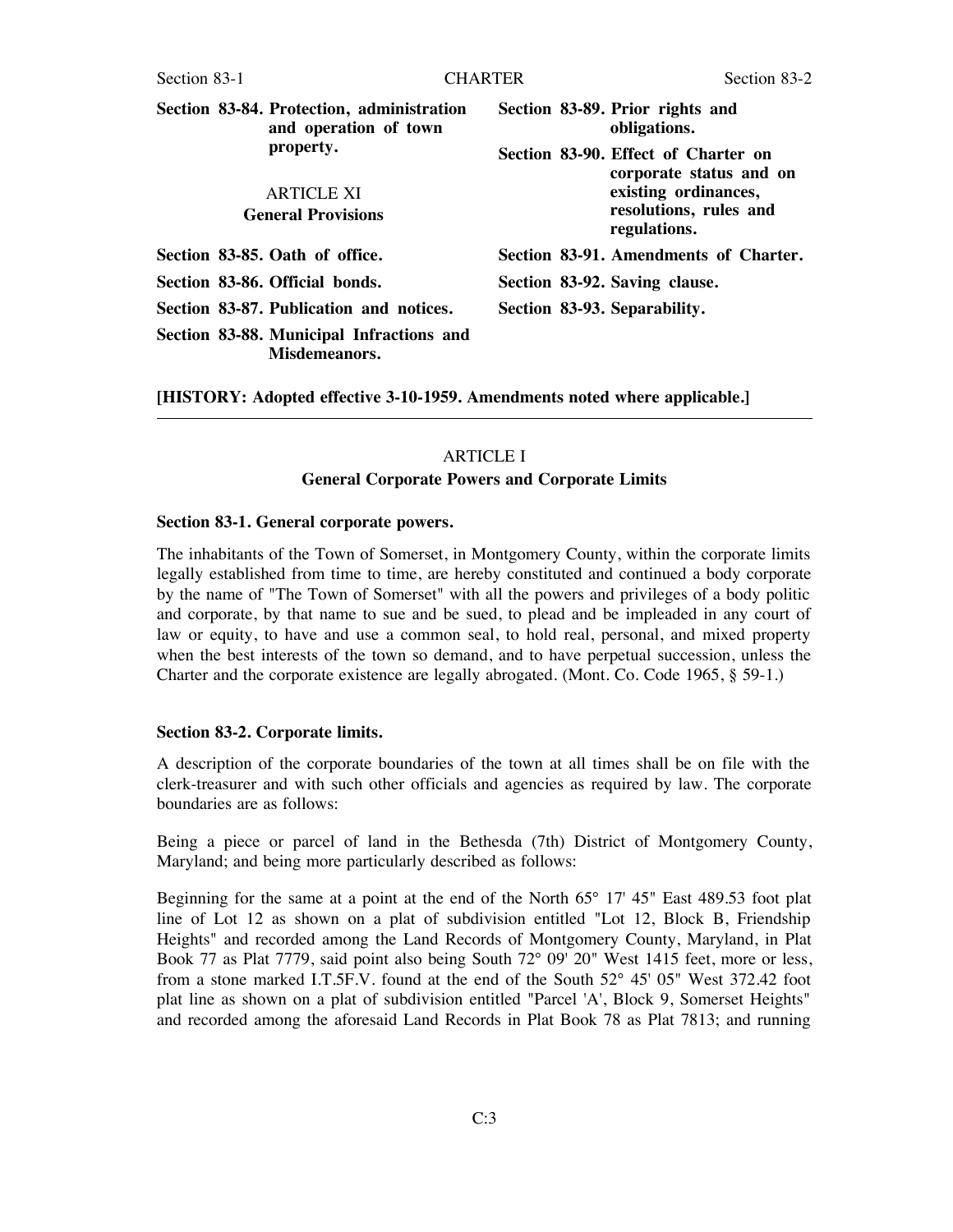thence reversely with the aforesaid 489.53 foot plat line in the meridian of the aforesaid plat recorded in Plat 7813.

- 1. South 60° 31' 05" West, 489.53 feet to a point; thence.
- 2. South 10° 30' 20" East, 98.50 feet to a point on the northerly right of way line of Willard Avenue; thence running along said right of way line.
- 3. South 79° 29' 40" West, 107.57 feet to a point on the first deed line as described in a deed from Lester B. Cook, et ux, to the Town of Somerset, Maryland, dated December 30, 1965, and recorded among the aforesaid Land Records in Liber 3582 at Folio 429; thence with said deed line.
- 4. North 71° 58' 00" West, 203.20 feet to a point on the easterly line of extension of the South 71° 13' 55" West 361.31 foot plat line as shown on a plat of subdivision entitled "Part of Block 'H', Somerset Heights" and recorded among the aforesaid Land Records in Plat Book 76 as Plat 7548; thence running with part of said line of extension.
- 5. South 72° 09' 20" West, 273.93 feet to a point at the northerly most corner of Lot 25, Block H, as shown on a plat of subdivision entitled "Lots 25 and 26, Block 'H', Somerset Heights" and recorded among the aforesaid Land Records in Plat Book 105 as Plat 12136; thence running along the outlines of said Lot 25 and also along Lot 26, Block H, as shown on said plat, six (6) following courses and distances.
- 6. South 17° 50' 41" East, 70.00 feet to a point; thence.
- 7. South 37° 06' 00" West, 155.11 feet to a point; thence.
- 8. North 56° 47' 12" West, 77.90 feet to a point; thence.
- 9. North 48° 12' 21" West, 18.02 feet to a point; thence.
- 10. South 55° 46' 33" West, 180.31 feet to a point; thence.
- 11. North 34° 13' 27" West, 139.46 feet to a point on the aforesaid 361.31 foot plat line; thence running with part of said plat line.
- 12. South 72° 09' 20" West, 232.17 feet, more or less, to a point on the northeasterly edge of River Road; thence running along said edge.
- 13. North 50° 11' 40" West, 406 feet, more or less, to a point on the fourth deed line as described in a deed from Thomas Hyde, Trustee, to John E. Beall and Ralph Walsh, dated March 1, 1890, and recorded among the aforesaid Land Records in Liber J.A. 17 at Folio 151; thence running reversely with said deed line.
- 14. North 08° 52' 10" West, 2800 feet, more or less, to a stone at the foot of a blazed cedar tree, said stone also being at the southwesterly corner of the land now or formerly owned by General R.C. Drum; thence running along a line dividing the said Drum land from that land as described in the aforesaid deed recorded in Liber J.A. 17 at Folio 151.
- 15. South 82° 59' 40" East, 3650 feet, more or less, to a point on the westerly right of way line of Wisconsin Avenue (U.S. Route 240); thence running approximately along said right of way line.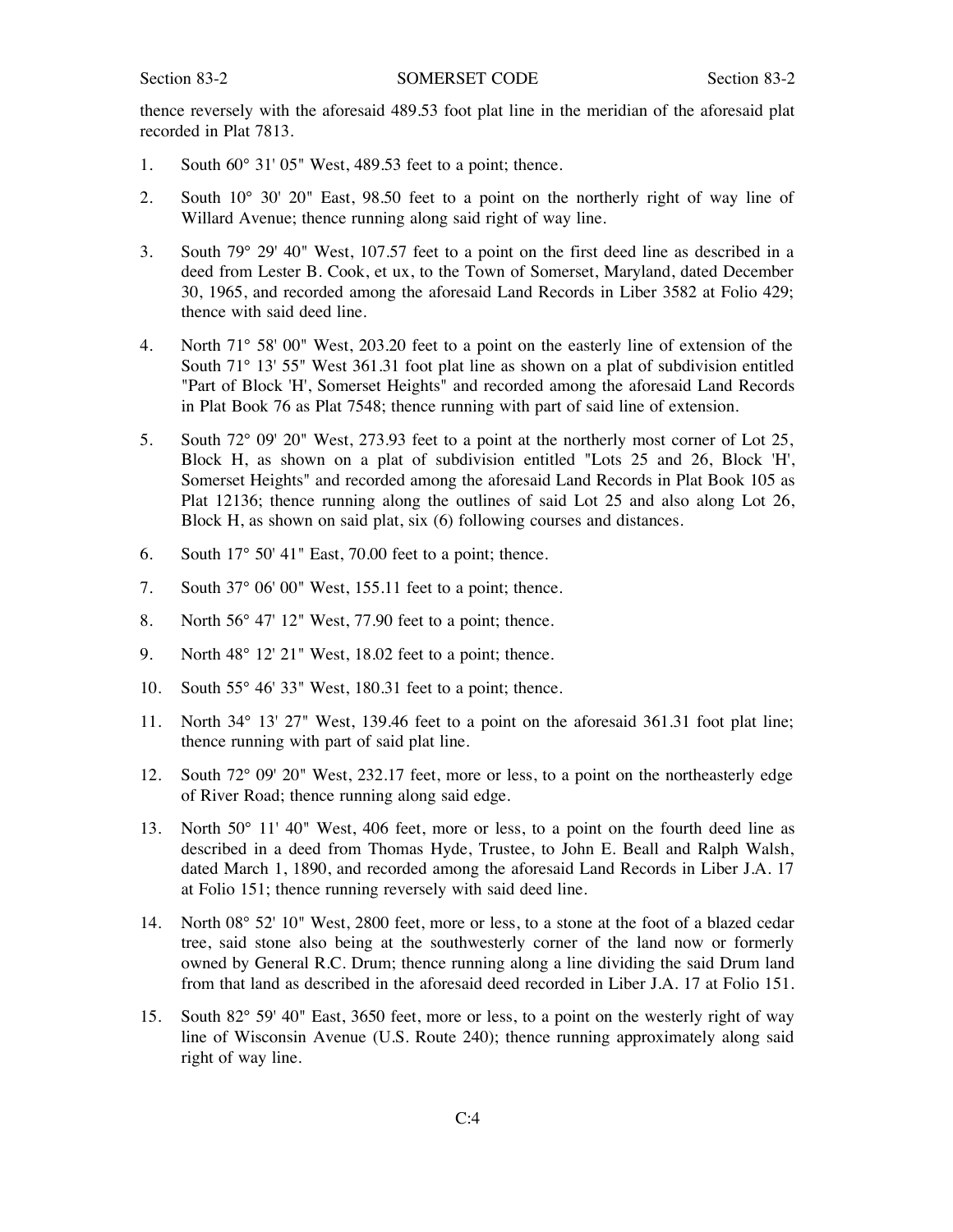- 16. South 11° 41' 35" East, 840 feet, more or less, to a point at the end of the North 69° 50' 54" East 152.10 foot plat line as shown on the aforesaid plat recorded in Plat Book 78 as Plat 7813; thence running reversely with said plat line.
- 17. South 69° 50' 54" West, 152.10 feet to a point; thence continuing to run along the outline of Parcel A as shown on the aforesaid plat recorded in Plat Book 78 as Plat 7813, the seven (7) following courses and distances.
- 18. South 79° 25' 45" West, 174.60 feet to a point; thence.
- 19. North 75° 31' 40" West, 95.50 feet to a point; thence.
- 20. North 81° 43' 42" West, 391.35 feet to a point; thence.
- 21. South 08° 38' 20" West, 200.00 feet to a point; thence.
- 22. South 09° 00' 40" East, 230.87 feet to a point; thence.
- 23. South 50° 40' 40" West, 248.94 feet to a point; thence.
- 24. South 08° 38' 20" West, 470.00 feet to a point on the South 72° 09' 20" West, 1865.89 foot plat line as shown on the aforesaid plat recorded in Plat Book 78 as Plat 7813, 966.16 feet from the beginning thereof; thence running with part of said plat line
- 25. South 72° 09' 20" West, 448.84 feet to the place of beginning; containing approximately 172 acres of land.

(Mont. Co. Code 1965, § 59-2, Res. R-3-79, 4-19-1979; Res. R-4-80, 6-24-1980; Res. R-9-87/Ch. Am. No. 1-88, 4-28-1988.)

#### ARTICLE II

#### **The Council**

# **Section 83-3. Number, election, term of office and salaries. [Amended 10-2-2017 by Res. No. 1-17, eff. 11-21-2017]**

The legislative powers of the town shall be vested in a council, consisting of five council members who shall be elected at large as hereinafter provided, and who shall hold office for a term of two (2) years or until their successors take office. The regular term of council members shall commence on the first Monday following their election. Council members shall receive no salary for their services. (Mont. Co. Code 1965, § 59-3.)

# **Section 83-4. Qualifications of council members. [Amended 10-2-2017 by Res. No. 2-17, eff. 11-21-2017]**

Council members shall (1) be citizens of the United States, (2) have resided in the town for at least eighteen months immediately preceding their election, and (3) be qualified voters of the Town of Somerset and of the State of Maryland. (Mont. Co. Code 1965, § 59-4, Res. R-5-79, 7-24-1979.)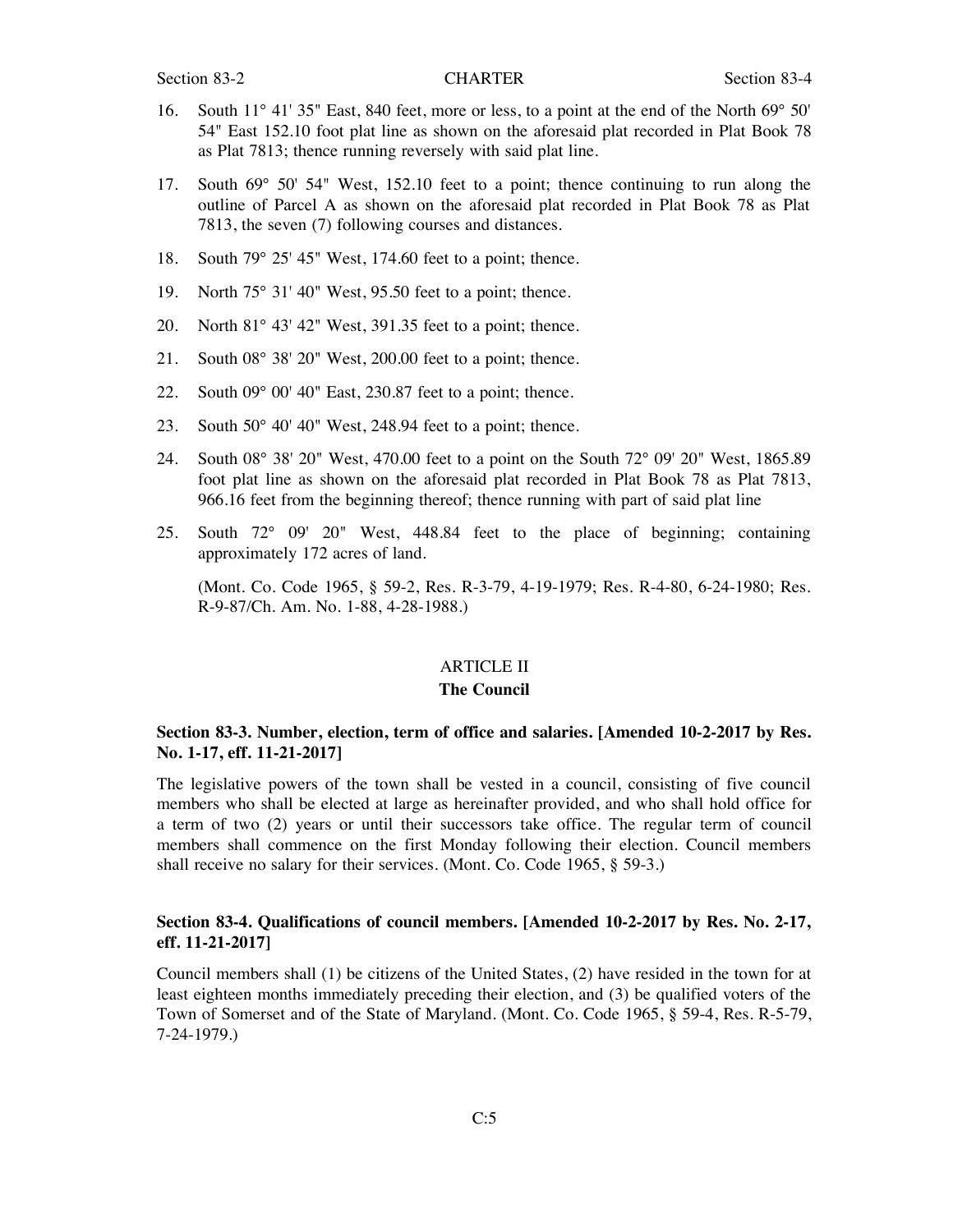#### Section 83-5 SOMERSET CODE Section 83-9

# **Section 83-5. Meetings of the council. [Amended 10-2-2017 by Res. No. 3-17, eff. 11-21- 2017]**

The council shall meet on the first Monday following the election of new members, or on such other date as the council may determine, for the purpose of organization, after which the council shall meet regularly at such times as may be prescribed by its rules but not less frequently than once each month. Special meetings shall be called by the town manager upon the request of the mayor or a majority of the members elected to the council. All meetings, regular and special, of the council shall be public meetings and open to the public at all times, and residents of the town shall have a reasonable opportunity to be heard at such meeting in regard to any town matter, except that the council may hold work sessions at which comments may be prohibited and special purpose meetings at which comments may be restricted to subjects on the meeting agenda. Nothing contained herein shall be construed to prevent the holding of an executive session, but no ordinance, resolution, rule, or regulation shall be finally adopted at such an executive session. (Mont. Co. Code 1965, § 59-5.)

# **Section 83-6. Chair and president of council. [Amended 10-2-2017 by Res. No. 4-17, eff. 11-21-2017]**

- (a) The mayor shall serve as chair of the council. The mayor may take part in all discussions, but the mayor shall have no vote except in case of a tie.
- (b) The council shall each year, at its regular meeting following the election of new members, elect a president of the council from among its members, who shall act as chair of the council in the absence of the mayor.

(Mont. Co. Code 1965, § 59-6.)

#### **Section 83-7. Quorum.**

A majority of the members elected to the council shall constitute a quorum for the transaction of business, but no ordinance shall be approved without the favorable votes of at least three members of the council. (Mont. Co. Code 1965, § 59-7.)

#### **Section 83-8. Procedure of council.**

The council shall by resolution determine its own rules and order of business. It shall keep a record of its proceedings and enter therein the yeas and nays upon final action on any ordinance, resolution, rule, or regulation, and if required by any one member, on any other subject. The record shall be reasonably available for public inspection. (Mont. Co. Code 1965, § 59-8.)

# **Section 83-9. Ordinances — Adoption.**

No ordinance shall be passed at the meeting at which it is introduced, nor shall it be acted upon until notice of its introduction and title has been published as provided in section 83-87 of this Charter. At any regular or special meeting of the council held not less than six nor more than sixty days after the meeting at which an ordinance was introduced, it shall be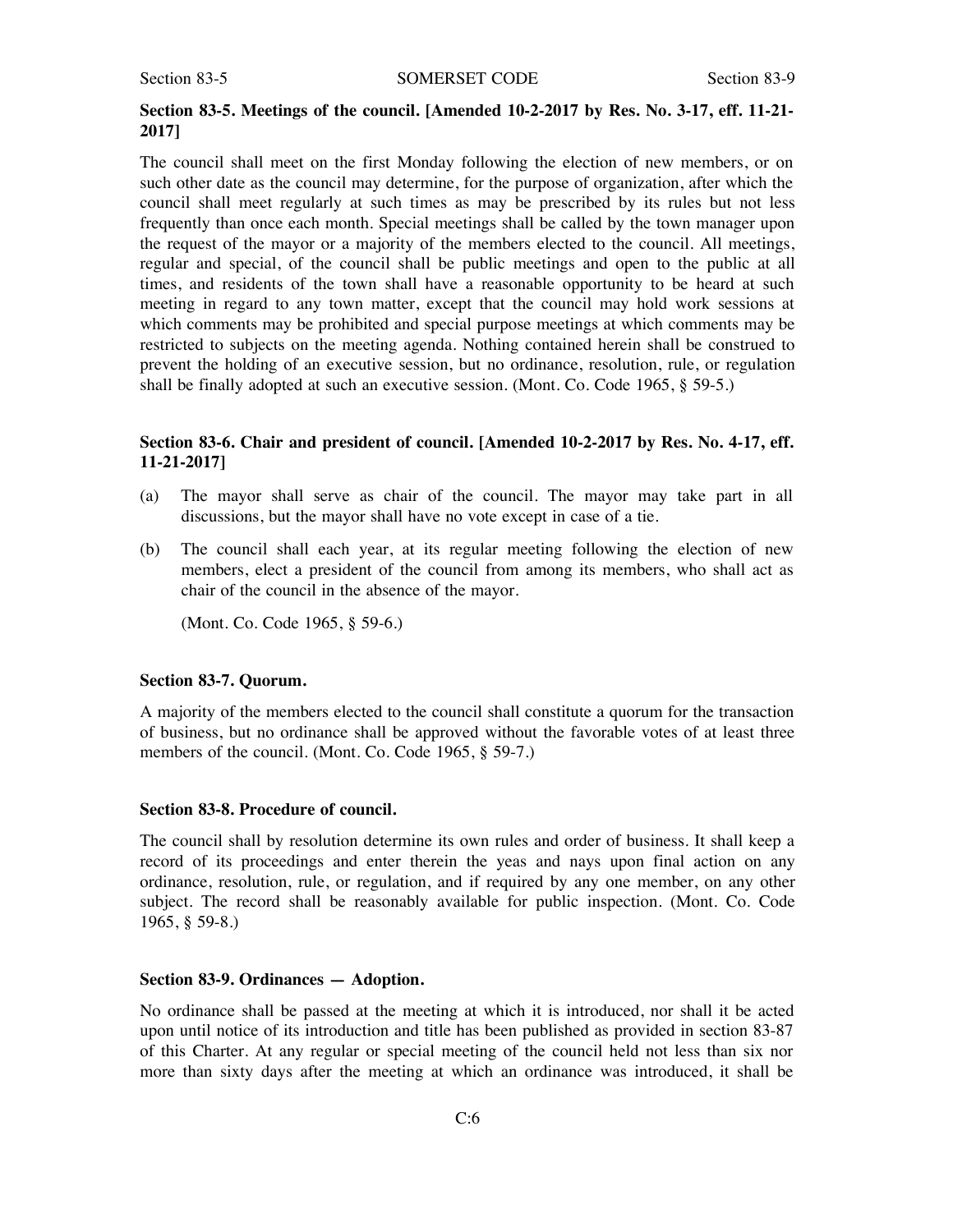passed; or passed as amended, or rejected, or its consideration deferred to some specified future date. In cases of emergency, all the above requirements in this section may be suspended by the affirmative votes of at least four members of the council. Every ordinance, unless it be passed as an emergency ordinance, or unless it is an ordinance adopting a budget, making appropriations, or levying property taxes or special benefit assessments, shall become effective at the expiration of thirty-six calendar days following approval by the mayor or passage by the council over his veto. An emergency ordinance, or an ordinance adopting a budget, making appropriations, or levying property taxes or special benefit assessments, shall become effective on the date specified in the ordinance, but no ordinance shall become effective until approved by the mayor or passed over his veto by the council. Each ordinance or a summary thereof shall be published as provided in section 83-87 of this Charter within twenty days after its approval by the mayor or passage over his veto. (Mont. Co. Code 1965, § 59-9; Res. R-4-95, 12-26-1995.)

# **Section 83-10. Same — Veto. [Amended 10-2-2017 by Res. No. 5-17, eff. 11-21-2017]**

All ordinances, resolutions, rules and regulations passed by the council shall be delivered within three (3) days by the town manager to the mayor for his or her approval or disapproval. If the mayor approves any ordinance, resolution, rule, or regulation, the mayor shall sign it; if the mayor disapproves it, the mayor shall not sign it. The mayor shall return all ordinances, resolutions, rules and regulations to the town manager within six (6) days after delivery to the mayor (including the days of delivery and return and excluding Sunday) with the mayor's approval or disapproval. Any ordinance, resolution, rule, or regulation disapproved by the mayor shall be returned with a message stating the reasons for the mayor's disapproval. Any disapproved ordinance, resolution, rule, or regulation shall not become a law unless subsequently passed by a favorable vote of at least four (4) members of the council within thirty-five (35) calendar days from the time of its return. If the mayor fails to return any ordinance, resolution, rule, or regulation within six (6) days of its delivery as aforesaid, it shall be deemed to be approved by the mayor and shall become law in the same manner as if signed by the mayor. (Mont. Co. Code 1965, § 59-10; Res. R-4-95, 12-26- 1995.)

# **Section 83-11. Same — Referenda. [Amended 10-2-2017 by Res. No. 6-17, eff. 11-21- 2017]**

If, before the expiration of thirty-six (36) calendar days following approval of any ordinance by the mayor or passage of any ordinance over the mayor's veto, a petition is filed with the town manager containing the signatures of not less than twenty per centum (20%) of the qualified voters of the town and requesting that the ordinance, or any part thereof, be submitted to a vote of the qualified voters of the town for their approval or disapproval, the council shall have the ordinance, or the part thereof requested for referendum, submitted to a vote of the qualified voters of the town at the next regular town election or, in the council's discretion, at a special election occurring before the next regular election. No ordinance, or the part thereof requested for referendum, shall become effective following the receipt of such petition until and unless approved at the election by a majority of the qualified voters voting on the question, except that an emergency ordinance or the part thereof requested for referendum, shall continue in effect for sixty (60) days following receipt of such petition. If the question of approval or disapproval of any emergency ordinance, or any part thereof, has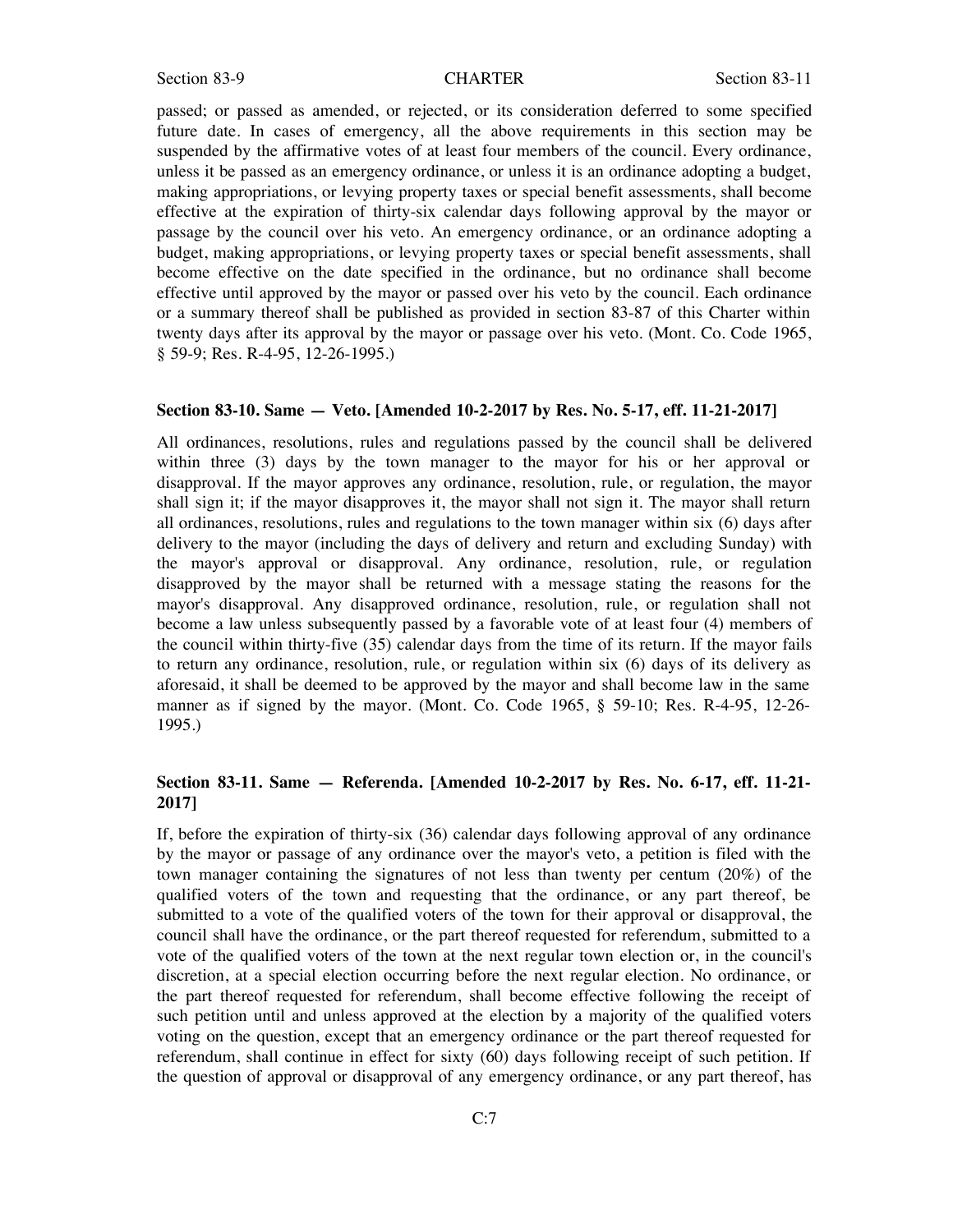#### Section 83-11 SOMERSET CODE Section 83-11A

not been submitted to the qualified voters within sixty (60) days following receipt of the petition, then the operation of the ordinance, or the part thereof requested for referendum, shall be suspended until approved by a majority of the qualified voters voting on the question at any election. Any ordinance, or part thereof, disapproved by the voters shall stand repealed. The provisions of this section shall not apply to any ordinance adopting a budget, making appropriations, or levying property taxes or special benefit assessments. (Mont. Co. Code 1965, § 59-11; Res. R-4-95, 12-26-1995.)

# **Section 83-11A. Recall of elected officials. [Amended 10-2-2017 by Res. No. 7-17, eff. 11- 21-2017]**

The mayor or any council member may be dismissed from office by the qualified voters of the town in accordance with the procedure set forth in the following subsections.

- (a) A petition seeking the recall of the mayor or any town council member shall state the reasons for the recall and must be signed by not less than twenty percent (20%) of the registered voters of the town. The petition shall be addressed to the town council and filed with the town manager.
- (b) The town manager shall immediately notify the chair of the board of supervisors of elections of the filing of a petition for recall, and shall deliver the petition to the board. The board shall, within fourteen (14) days of the filing of the petition, ascertain whether the petition is signed by the requisite number of voters, and shall attach to the petition a certificate showing the results of its examination. If the board finds the petition to be sufficient, the town manager shall submit the petition to the council for action at its next regularly-scheduled meeting, if such meeting is scheduled within fifteen (15) days of the date of certification. If the next regularly-scheduled council meeting is scheduled for sixteen (16) or more days from the date of certification, the town manager shall schedule a special town council meeting to be held within fifteen (15) days of the date of certification.
- (c) Upon receipt of a properly-certified petition, the council shall order a special election to be held on a date not more than sixty (60) days from the date of the certification by the board of supervisors of elections; provided, however, that if any town election is scheduled within ninety (90) days of the date of the board's certification, the council, at its option, may order that the recall vote be included on the general election ballot; provided, further, that if the term of the elected official who is the subject of a recall petition expires within ninety (90) days of the date of the certification by the board, no recall election shall be held.
- (d) In its discretion, the council may hold a hearing on the recall petition, such hearing to take place not less than fifteen (15) days before the election.
- (e) The recall election ballot shall read: "Shall (name of official) be continued in the office of (title)?" Following this question shall be the words "Yes" and "No" on separate lines, with a space to the right of each, in which the voter shall indicate a vote for or against recall. The question of recall shall be decided by a simple majority of votes cast.
- (f) Within not more than twenty-four (24) hours after the closing of the polls, the board of supervisors of elections shall determine the vote cast on the recall question and shall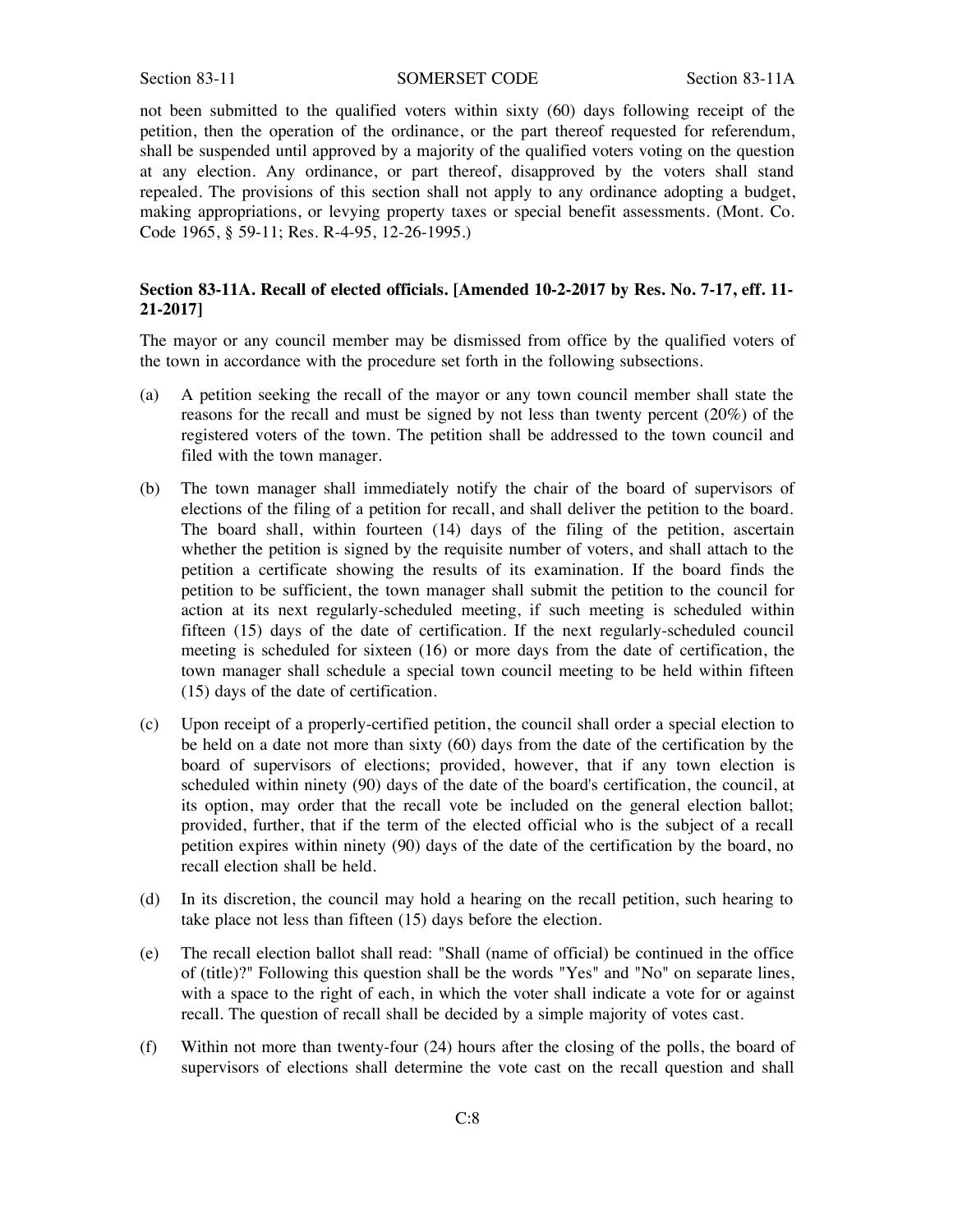certify the results of the election to the town manager who shall record the results in the minutes of the council.

- (g) Any person whose recall is sought shall continue in office pending certification of the election results by the board of supervisors of elections to the town manager. The official's term of office shall terminate upon receipt by the town manager of the board's certifications that the official has been recalled.
- (h) No recall petition shall be filed against any person until that person shall have been in office for at least three (3) months, nor shall any recall petition deal with more than one (1) public official.
- (i) Any vacancy created by the recall of an elected official shall be filled in the manner prescribed in section 83-34 of this Charter.

(Res. R-7-88, 12-27-1988.)

#### **Section 83-12. File of ordinances. [Amended 10-2-2017 by Res. No. 8-17, eff. 11-21-2017]**

Ordinances shall be permanently filed by the town manager and shall be reasonably available for public inspection. (Mont. Co. Code 1965, § 59-12.)

# ARTICLE III

#### **The Mayor**

#### **Section 83-13. Selection and term.**

The mayor shall be elected as hereinafter provided and shall hold office for a term of two years or until his successor takes office. The regular term of the mayor shall commence on the first Monday following his election. The mayor holding office at the time this Charter becomes effective shall continue to hold office for the term for which he was elected and until his successor takes office under the provisions of this Charter. (Mont. Co. Code 1965,  $$59-13.$ 

#### **Section 83-14. Qualifications.**

The mayor shall (1) be a citizen of the United States, (2) have resided in the town for at least eighteen months immediately preceding his election, and (3) be a qualified voter of the Town of Somerset and of the State of Maryland. (Mont. Co. Code 1965, § 59-14; Res. R-5-79, 7- 24-1979.)

#### **Section 83-15. Salary.**

The mayor shall receive no salary unless the council by ordinance provides for such a salary in a specified amount. Any ordinance providing for such a salary or making a change therein shall apply only to the terms of mayors elected after such ordinance has become effective. (Mont. Co. Code 1965, § 59-15.)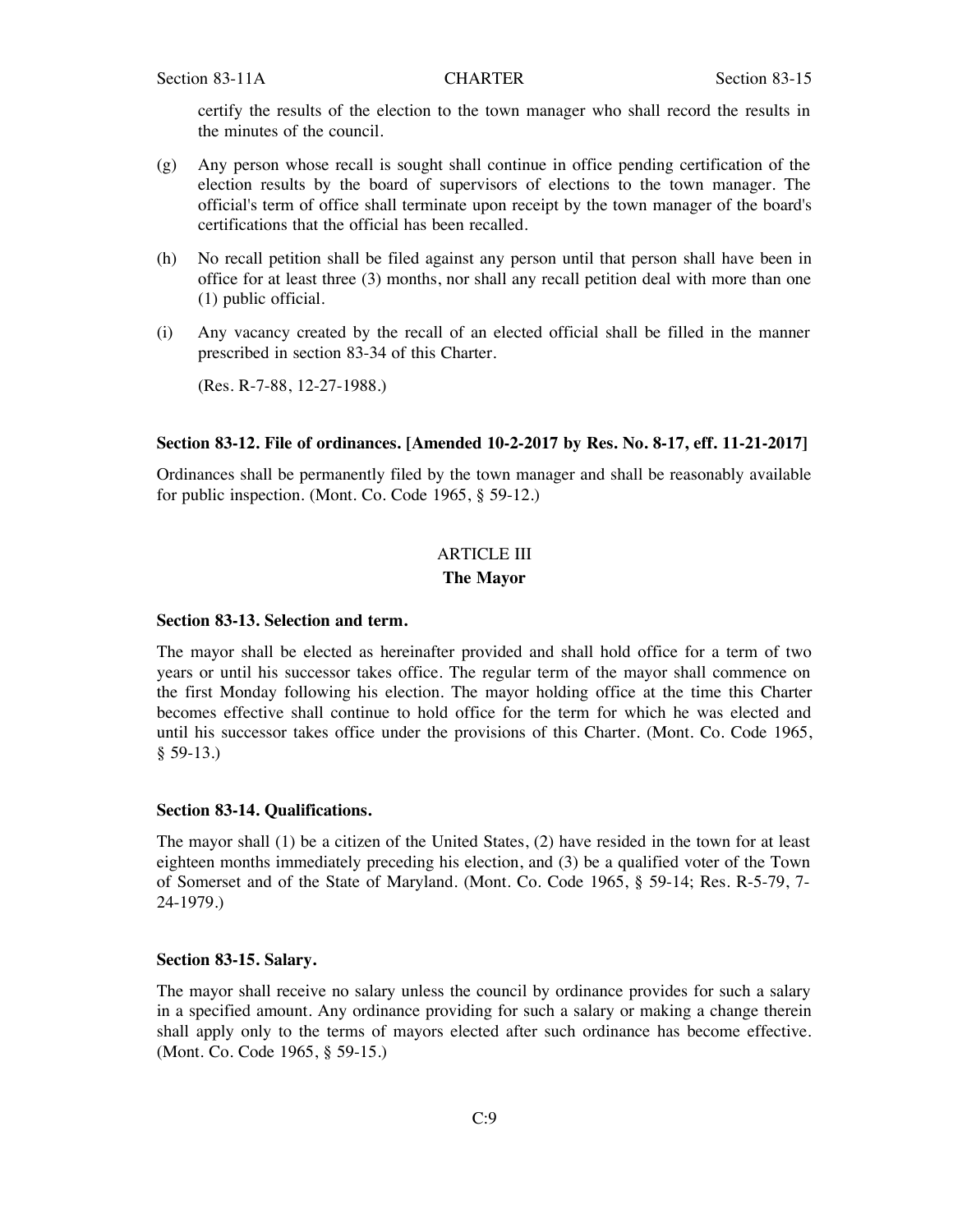# **Section 83-16. Powers and duties. [Amended 10-2-2017 by Res. No. 9-17, eff. 11-21-2017]**

- (a) The mayor shall see that the ordinances, resolutions, rules, and regulations of the town are faithfully executed and shall be the chief executive officer and the head of the administrative branch of the town government.
- (b) The mayor, with the approval of the council, shall appoint the nonelective officers of the town government as established by this Charter or by ordinance. All such officers, except the town manager and town attorney, shall serve at the pleasure of the mayor. All other employees of the town government shall be appointed and removed by the mayor.
- (c) The mayor each year shall report to the council the condition of town affairs and make such recommendations as the mayor deems proper for the public good and the welfare of the town.
- (d) The mayor shall have the power to veto ordinances, resolutions, rules, and regulations passed by the council, as provided in section 83-10 of this Charter.
- (e) The mayor shall have complete supervision over the financial administration of the town government. The mayor shall prepare or have prepared annually a budget and submit it to the council. The mayor shall supervise the administration of the budget as adopted by the council. The mayor shall supervise the disbursement of all moneys and have control over all expenditures to assure that budget appropriations are not exceeded.
- (f) The mayor shall have such other powers and perform such other duties as may be prescribed by this Charter or as may be required of the mayor by the council, not inconsistent with this Charter.
- (g) In the absence or incapacity of the mayor, the president of the council shall act as mayor and may exercise all the powers of the office of mayor. In the absence or incapacity of both the mayor and the president of the council, the council shall have the power to elect from among its members a mayor pro-tem who shall act as mayor and may exercise all the powers of the office of mayor.

(Mont. Co. Code 1965, § 59-16, R-3-79, 4-24-1972.)

#### ARTICLE IV

# **The Powers of the Town**

# **Section 83-17. General powers.**

The town shall have the power to adopt all such ordinances, resolutions, rules, and regulations not contrary to the Constitution and laws of the State of Maryland or this Charter as it may deem necessary for the good government of the town; for the protection and preservation of the town's property, rights, and privileges; for the preservation of peace and good order; for securing persons and property from violence, danger, or destruction; and for the protection and promotion of the health, safety, comfort, convenience, welfare, and happiness of the residents of the town and visitors thereto and sojourners therein. (Mont. Co. Code 1965, § 59-17.)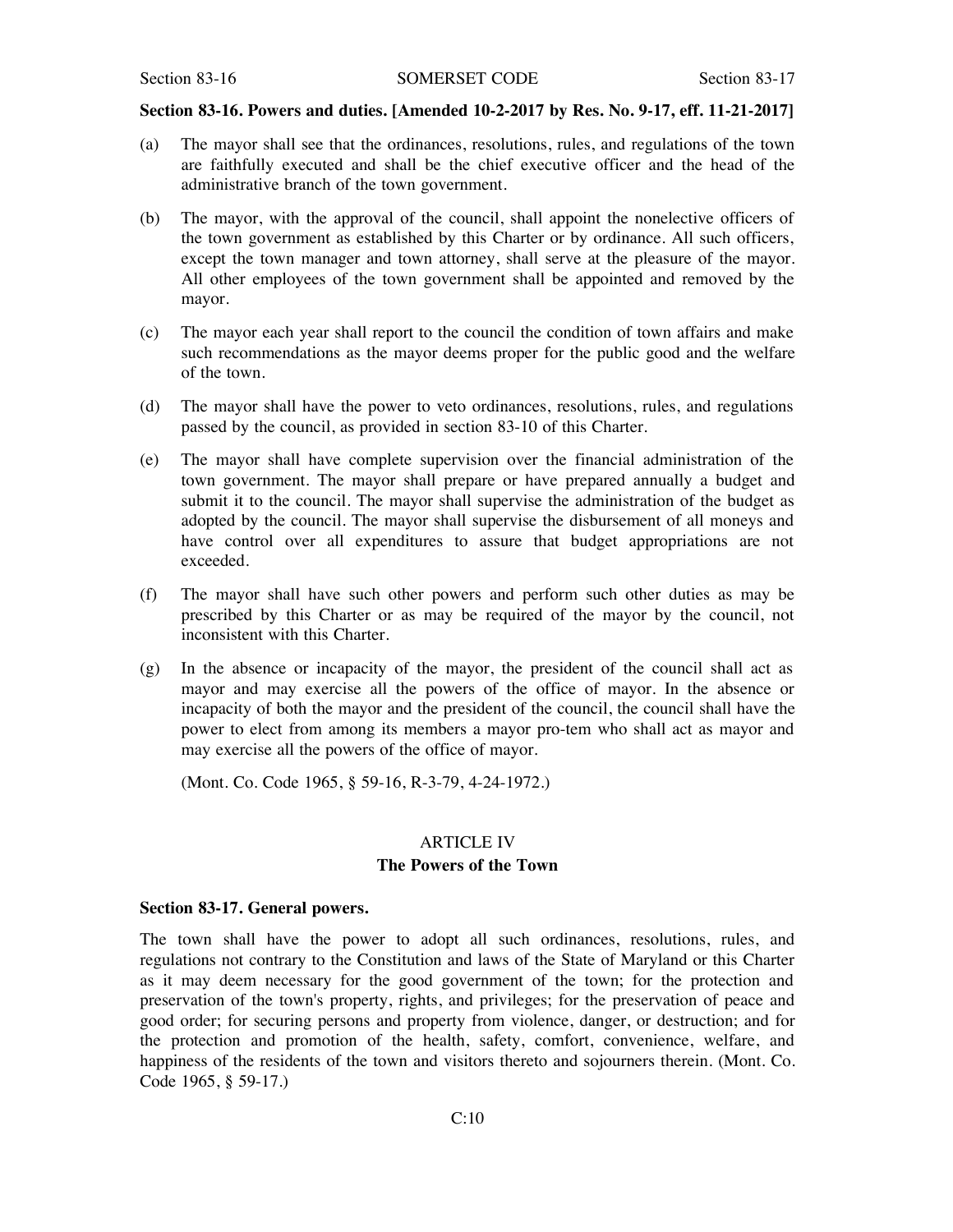#### **Section 83-18. Specific powers.**

The town shall have, in addition to its general powers, the power to adopt ordinances, resolutions, regulations, and rules not contrary to the Constitution and laws of the State of Maryland, for the following specific purposes:

- (1) Advertisment [Advertisement] and publication. To provide for advertisement and publication for the purposes of the town, for printing and publishing statements as to the business of the town, and for publishing a Somerset Town Journal.
- (2) Aisles. To regulate and prevent the obstruction of aisles in public halls, churches, and places of amusement, and to regulate the construction and operation of the doors and means of egress therefrom.
- (3) Amusements. To provide in the interest of the public welfare for licensing, regulating, or restraining theatrical or other public amusements.
- (4) Appropriations. To appropriate town moneys for any purpose within the powers of the town.
- (5) Auctioneers. To regulate the sale of all kinds of property at auction within the town and to license auctioneers.
- (6) Band. To establish a town band, symphony orchestra, or other musical organization, and to regulate by ordinance the conduct and policies thereof.
- (7) Billboards and signs. To license, tax, regulate, restrain, or prohibit the erection, placing, or maintenance of billboards, signs, bills, and posters of every kind and description on any building, fence, post, billboard, pole, or other place within the town.
- (8) Bridges. To erect and maintain bridges.
- (9) Buildings, structures and improvements. To make reasonable regulations in regard to buildings, structures, and other improvements to be erected, constructed, or reconstructed in the town, and to grant building permits for the same; to formulate a building code and a plumbing, heating, and electrical code, to appoint inspectors, and to require reasonable charges for permits and inspections; to authorize and require the inspection of all buildings, structures, and other improvements, and to authorize the condemnation thereof in whole or in part when dangerous or insecure, and to require that such buildings, structures, and other improvements be made safe or be taken down or removed.
- (10) Cemeteries. To regulate and prohibit the interment of bodies within the town and to regulate cemeteries.
- (11) Codification. To provide for the codification of all ordinances which have been or may hereafter be passed.
- (12) Community services. To provide, maintain, and operate community and social services for the preservation and promotion of the health, recreation, welfare, and enlightenment of the inhabitants of the town.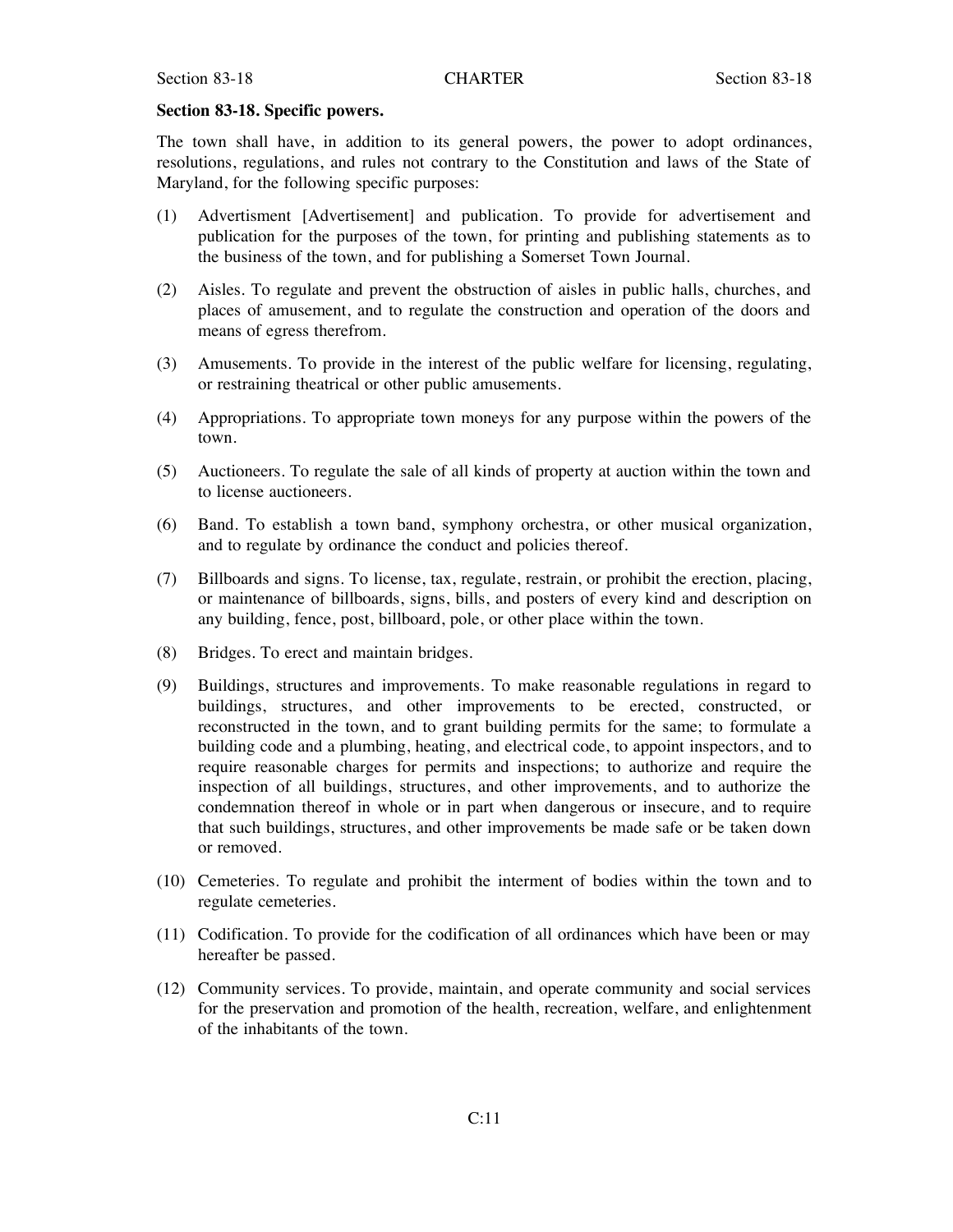- (13) Cooperation with other bodies. To make agreements with other municipalities, counties, districts, bureaus, commissions, and governmental authorities for the joint performance of or for cooperation in the performance of any governmental or proprietary functions.
- (14) Curfew. To prohibit the youth of the town from being in the streets, lanes, alleys, or public places at unreasonable hours of the night.
- (15) Dangerous conditions. To compel persons about to undertake dangerous improvements to execute bonds with sufficient sureties conditioned that the owner or contractor will pay all damages resulting from such work which may be sustained by any persons or property.
- (16) Departments. To create, change, and abolish nonelective offices, departments, or agencies of the town government, including the nonelective offices, departments, and agencies established by this Charter; and to assign additional functions or duties to offices, departments, or agencies.
- (17) Dogs and cats. To regulate, license, or prohibit the keeping or presence of dogs or cats in the town, and to provide for their disposition or removal from the town.
- (18) Elevators. To require the inspection and licensing of elevators and to prohibit their use when unsafe or dangerous or without a license.
- (19) Expenses of officials. To provide by resolution for reimbursing the mayor, councilmen, and other officials of the town for reasonable expenses incurred, and compensating them for time lost from their regular employment, in carrying out the necessary business of the town.
- (20) Explosives and dangerous weapons. To regulate or prevent the storage of gunpowder, oil, or any other explosive or combustible matter, to regulate or prevent the use or possession of firearms, air guns or other dangerous weapons, projectiles, fireworks, bonfires, explosives, or any other similar things which may endanger persons or property.
- (21) Filth. To compel the owners or occupants of any premises or buildings in the town, when the same have become filthy or unwholesome, to abate or cleanse the condition; and after reasonable notice to the owners or occupants to authorize such work to be done by the proper officers and to assess the expense thereof against such property, making it collectible by taxes or against the occupant or occupants.
- (22) Finances. To levy, assess, and collect ad valorem property taxes and special benefit assessments; to expend town funds for any public purpose; to have general management and control of the finances of the town; and to borrow necessary funds for any public purpose.
- (23) Fire. To suppress fires and prevent the dangers thereof and to establish and maintain a fire department; to contribute funds to volunteer fire companies serving the town; to inspect buildings for the purpose of reducing fire hazards, to issue regulations concerning fire hazards, and to forbid and prohibit the use of fire-hazardous buildings and structures permanently or until the conditions of town fire-hazard regulations are met; to install and maintain fire plugs where and as necessary, and to regulate their use; and to take all other measures necessary to control and prevent fires in the town.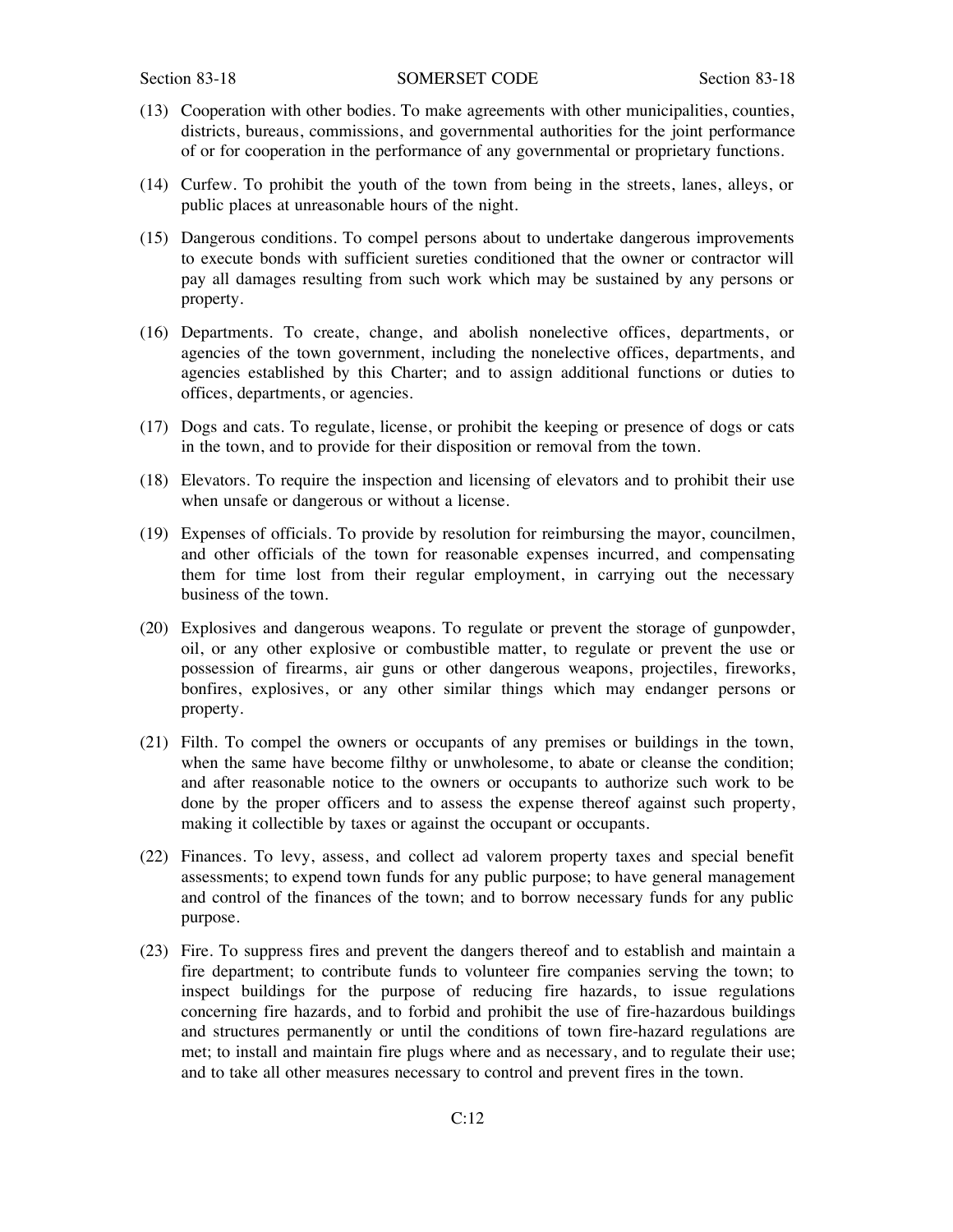- (24) Food. To inspect and require the condemnation of, if unwholesome, and to regulate the sale of, any food products.
- (25) Franchises. To grant and regulate franchises to water companies, electric light companies, gas companies, telegraph and telephone companies, transit companies, taxicab companies and any others which may be deemed advantageous and beneficial to the town, subject, however, to the limitations and provisions of the Constitution and laws of the State of Maryland. No franchise shall be granted for a longer period than fifty years.
- (26) Gambling. To restrain and prohibit gambling.
- (27) Garbage. To prevent the deposit of any unwholesome substance either on private or public property, and to compel its removal to designated points; to require slops, garbage, ashes, and other waste or other unwholesome materials to be removed to designated points, or to require the occupants of the premises to place them conveniently for removal; to make contracts for the removal of garbage and rubbish.
- (28) Grants-in-aid. To accept gifts and grants of federal or state funds from the federal or state governments or any agency thereof, and to expend the same for any lawful public purpose, agreeably to the conditions under which the gifts or grants were made.
- (29) Hawkers. To license, tax, regulate, suppress, and prohibit hawkers and itinerant dealers, peddlers, pawnbrokers, and all other persons selling any articles or services on the streets of the town, and to revoke such licenses for cause.
- (30) Health. To protect and preserve the health of the town and its inhabitants; to appoint a public health officer, and to define and regulate his powers and duties; to prevent the introduction of contagious diseases into the town; to establish quarantine regulations, and to authorize the removal and confinement of persons having contagious or infectious diseases; to prevent and remove all nuisances; to inspect, regulate, and abate any buildings, structures, or places which cause or may cause unsanitary conditions or conditions detrimental to health; provided, that nothing herein shall be construed to affect in any manner any of the powers and duties of the state board of health, the county board of health, or any public, general or local law relating to the subject of health.
- (31) House numbers. To regulate the numbering of houses and lots and to compel owners to renumber the same or in default thereof to authorize and require the same to be done by the town at the owner's expense, such expense to constitute a lien upon the property collectible as tax moneys.
- (32) Insurance. To obtain hazard and liability insurance of such kinds and in such amounts as the council may determine.
- (33) Jail. To establish and regulate a station house or lock-up for temporary confinement of violators of the laws and ordinances of the town or to use the county jail for such purpose.
- (34) Land and building regulations. To provide for the preparation and revision of a plat of said town upon which shall be shown all streets, roads, and public ways, whether projected or already laid out, and by which all lots and real property in said town may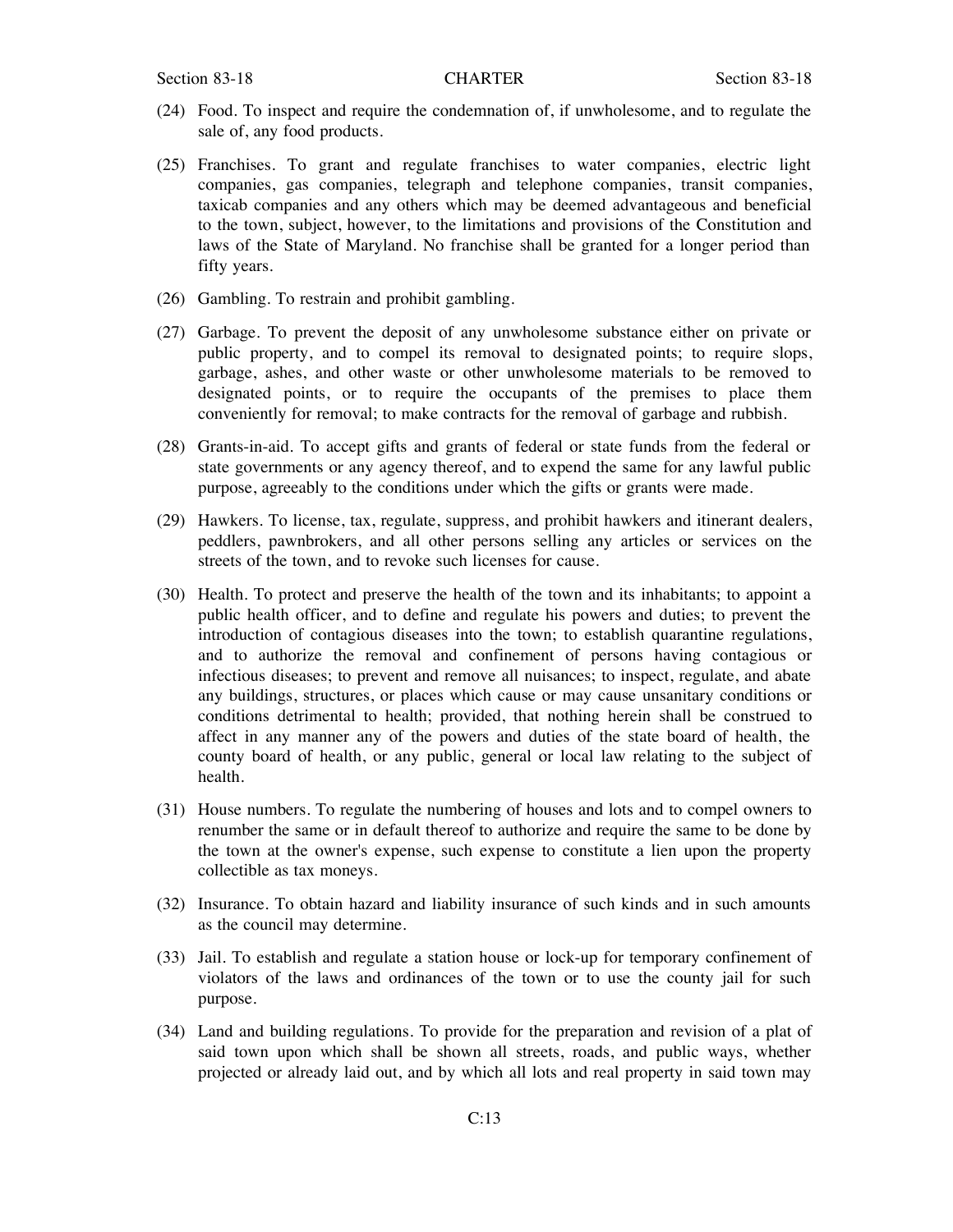#### Section 83-18 SOMERSET CODE Section 83-18

be thereafter described, said plat to be prepared and recorded in plat books in the office of the clerk of the circuit court for Montgomery County and of the county surveyor of said county; to control the subdivision or resubdivision of all land and real property within the corporate limits of said town and to make reasonable regulations in regard to buildings to be erected in said town, and to grant permits for same.

- (35) Licenses. Subject to any restrictions imposed by the laws of the State of Maryland, to license and regulate all persons beginning or conducting transient or permanent business in the town for the sale of any goods, wares, merchandise, or services, to license and regulate any business, occupation, trade, calling or place of amusement or business; to establish and collect fees and charges for all licenses and permits issued under the authority of this Charter.
- (36) Liens. To provide that any valid charges, taxes or assessments made against any real property within the town shall be liens upon such property, to be collected as municipal taxes are collected.
- (37) Lights. To provide for the lighting of the town.
- (38) Livestock. To regulate or prohibit the keeping of cattle, horses, swine, fowl, sheep, goats, dogs, or other animals; to authorize the impounding, keeping, sale, and redemption of such animals when found in violation of such regulations or prohibitions.
- (39) Maintenance of private property. To require all owners or occupants to maintain their properties in decent, clean, and presentable condition.
- (40) Markets. To obtain by lease or rent, own, construct, purchase, operate, and maintain public markets within the town.
- (41) Minor privileges. To regulate or prevent the use of public ways, sidewalks, and public places for signs, awnings, posts, steps, railings, entrances, racks, posting handbills and advertisements, and display of goods, wares, and merchandise.
- (42) Noise. To regulate or prohibit unreasonable noises.
- (43) Nuisances. To prevent or abate all nuisances in the town which are so defined at common law, by this Charter, or by the laws of the State of Maryland, whether the same be herein specifically named or not; to regulate, to prohibit, to control the location of, or to require the removal from the town of all trading in, handling of, or manufacture of any commodity which is or may become offensive, obnoxious, or injurious to the public comfort or health. In this connection the town may regulate, prohibit, control the location of, or require the removal from the town of such things as stockyards, slaughterhouses, cattle or hog pens, tanneries, and renderies. This listing is by way of enumeration, not limitation.
- (44) Obstructions. To remove all nuisances and obstructions from the streets, lanes, and alleys, and from any lots adjoining thereto, or any other places within the limits of the town.
- (45) Parking facilities. To license and regulate, and to establish, obtain by purchase, condemnation, or lease, own, construct, operate, and maintain parking lots and other facilities for off-street parking.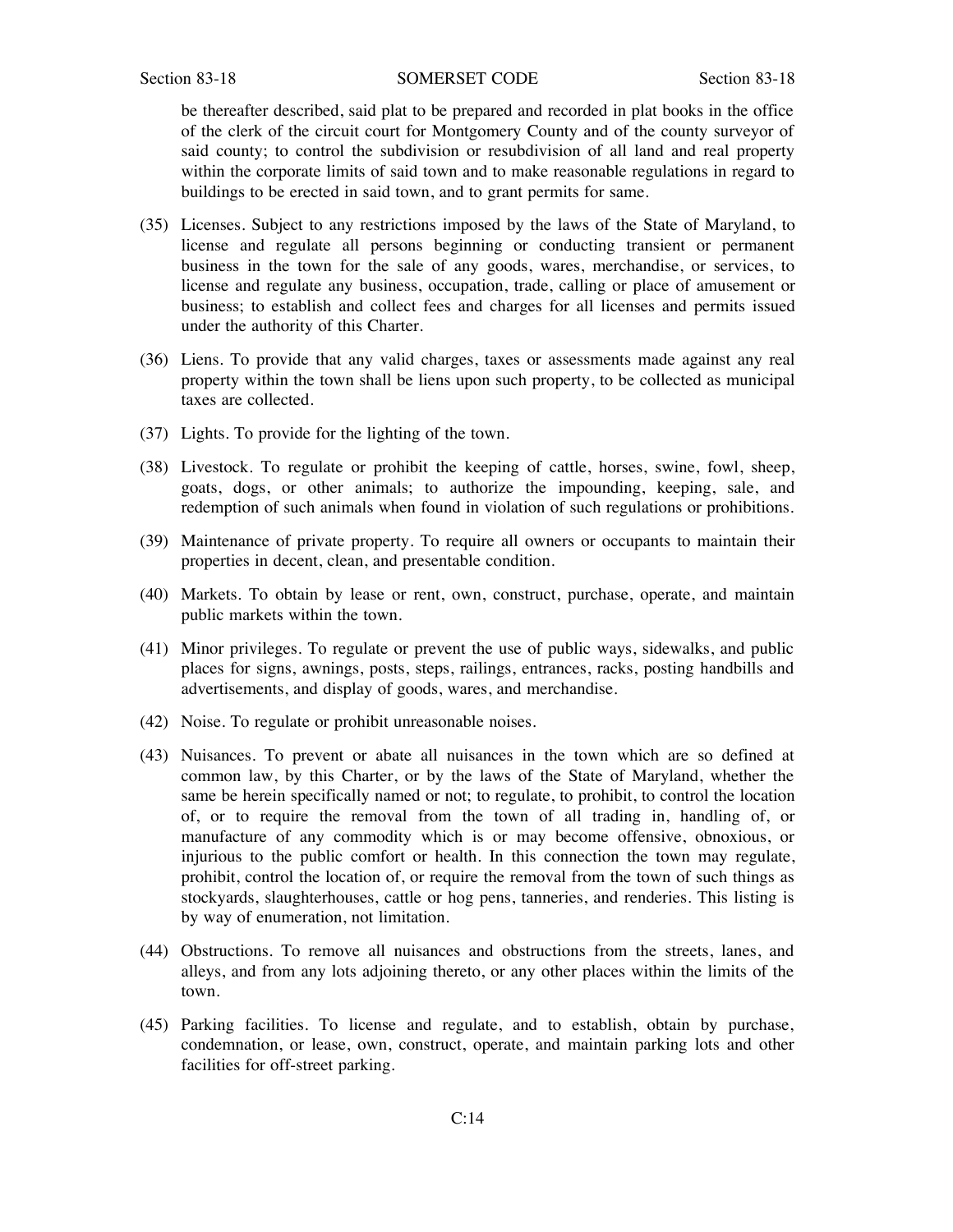- (46) Parking meters. To install parking meters on the streets and public places of the town in such places as the council shall determine, and to prescribe rates and provisions for the use thereof; except, that the installation of parking meters on any street or road maintained by the state roads commission of Maryland as part of the state road system must first be approved by the commission.
- (47) Parks and recreation. To establish and maintain public parks, gardens, playgrounds, and other recreational facilities and programs to promote the health, welfare, and enjoyment of the inhabitants of the town.
- (48) Planning and zoning. To exercise all powers of planning, zoning, and the control of subdivision or resubdivision which are not contrary to the Constitution and laws of the State of Maryland.
- (49) Police force and marshals. To establish, operate, and maintain a police force or appoint a town marshal and deputy marshal. All town policemen, the marshal and deputy marshals shall, within the town, have the powers and authority of constables in this state.
- (50) Police powers. To prohibit, suppress, and punish within the town all vice, gambling, and games of chance; prostitution and solicitation therefore and the keeping of bawdy houses and houses of ill fame; all tramps and vagrants; all disorder, disturbances, annoyances, disorderly conduct, obscenity, public profanity, and drunkenness. To enforce all ordinances relating to disorderly conduct and the suppression of nuisances equally within the limits of the town and beyond those limits for one-half mile, or for so much of this distance as does not conflict with the powers of another municipal corporation.
- (51) Property. To acquire by purchase, condemnation, gift, bequest, devise, lease, or otherwise real, personal, or mixed property, within or without the corporate limits of the town, for any public purposes; to erect and equip buildings, and structures and make other improvements thereon for the benefit of the town and its inhabitants; to regulate their use; to convey or lease any property when no longer needed for the public use, after having given at least twenty days' public notice to the proposed conveyance or lease; and to control, protect and maintain public buildings, grounds, and property of the town.
- (52) Quarantine. To establish quarantine regulations in the interest of the public health.
- (53) Regulations. To adopt and enforce within the corporate limits police, health, sanitary, fire, building, plumbing, heating, electrical, traffic, speed, parking, and other similar regulations not in conflict with the laws of the State of Maryland or with this Charter.
- (54) Rubbish. To regulate or prevent the throwing or depositing of rubbish, lawn, garden, or tree refuse, sweepings, dust, ashes, offal, garbage, paper, handbills, dirty liquids, or other unwholesome materials into any public way or onto any public or private property in the town.
- (55) Sidewalks. To regulate the use of sidewalks and all structures in, under, or above the same; to require the owner or occupant of premises to keep the sidewalks in front thereof free from ice, snow, dirt, and other obstructions.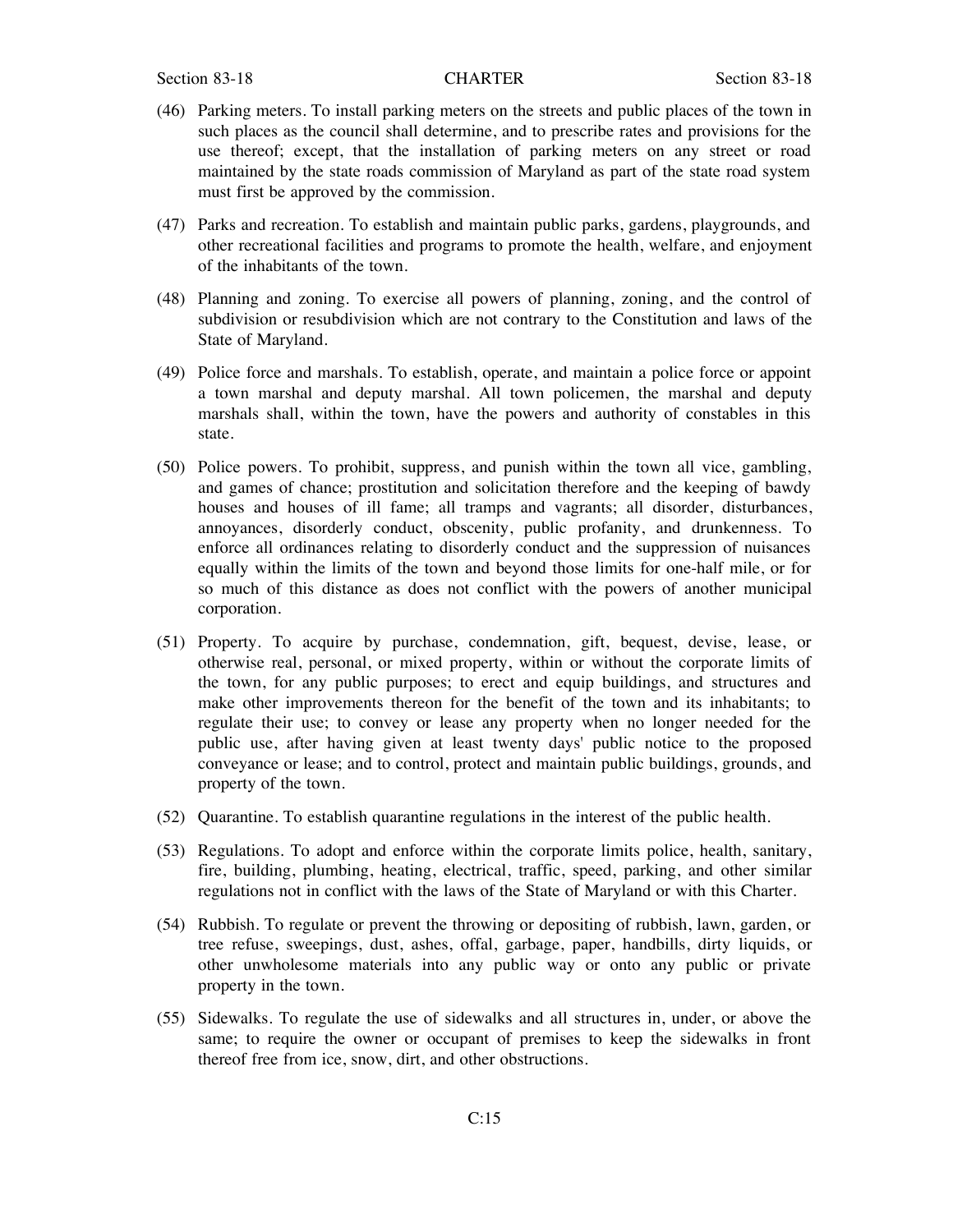- (56) Taxicabs. To license, tax, and regulate public hackmen, taxicab men, draymen, drivers, cabmen, porters, and expressmen, and all other persons pursuing like occupations.
- (57) Trees, shrubs and grass. To protect, enhance, and maintain the natural beauty of the town property, and to conserve the trees, shrubs, and grass on the public ways.
- (58) Vehicles. To regulate the use, operation, speed, weight, direction of travel, parking, or keeping of vehicles of every kind, including but not limited to automobiles, trucks, tractors, trailers, wagons, motorcycles, scooters, and bicycles, to the extent that such regulation by the town is not contrary to the Constitution and laws of the State of Maryland.
- (59) Voting machines. To purchase, lease, borrow, install, and maintain, voting machines for use in town elections.

The enumeration of powers in this section and in section 83-17 of this Charter is not to be construed as limiting the powers of the town to the several subjects mentioned. (Mont. Co. Code 1965, § 59-18.)

# **Section 83-19. Exercise of powers.**

For the purpose of carrying out the powers granted to the town in this Charter, the council may adopt all necessary ordinances, resolutions, rules, or regulations. All the powers of the town shall be exercised in the manner prescribed by this Charter, or, if the manner be not prescribed, then in such manner as may be prescribed by ordinance, resolution, rule, or regulation. (Mont. Co. Code 1965, § 59-19.)

#### **Section 83-20. Enforcement.**

- (a) To ensure the observance of the ordinances, resolutions, rules, and regulations of the town, the council shall have the power to provide that violation thereof shall be a misdemeanor, and shall have the power to affix thereto such penalties as may be authorized by state law. The council may provide that, where the violation is of a continuing nature and is persisted in, a conviction for one violation shall not be a bar to a conviction for a continuation of the offense subsequent to the first or any succeeding conviction.
- (b)
- (1) As an alternative to declaring violation of a particular ordinance, resolution, rule, or regulation of the town to be a misdemeanor, the council shall have the power to provide that such violation shall be a municipal infraction, unless state law expressly prohibits said violation from being treated as a municipal infraction.
- (2) A municipal infraction is a civil offense. An adjudication that a person has committed a municipal infraction is not a criminal conviction for any purpose, nor does it impose any of the civil disabilities imposed by a criminal conviction.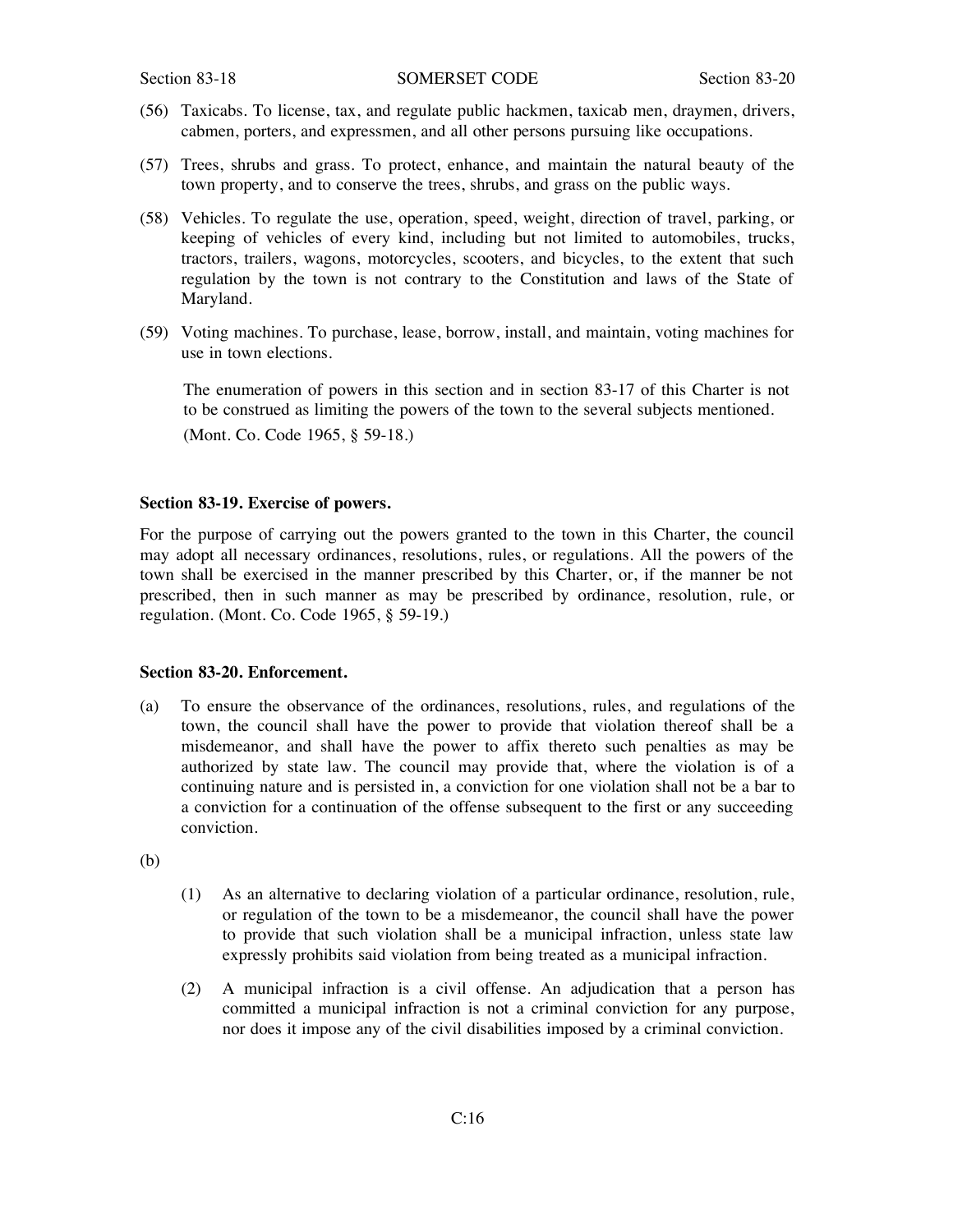(3) A fine not to exceed the maximum amount established by state law may be imposed for each commission of a municipal infraction. Each day a violation continues shall constitute a separate offense.

(Mont. Co. Code 1965, § 59-20; Res. R-3-80, 6-24-1980; Res. No. R-3-87, 7-21-1987; Res. No. R-4-87, 7-21-1987; Res. No. 1-05, 6-22-2005.)

#### ARTICLE V

### **Registration, Nominations and Elections**

# **Section 83-21. Voters. [Amended 10-2-2017 by Res. No. 10-17, eff. 11-21-2017]**

Every person who (1) is at least eighteen years of age, (2) has resided within the corporate limits of the town for fourteen days next preceding any election, and (3) is registered in accordance with the provisions of this Charter, shall be a qualified voter of the town. Every qualified voter of the town shall be entitled to vote at any or all town elections. (Mont. Co. Code 1965, § 59-21; Res. 2-2-76, § 1; Res. R-3-93, 7-28-1993.)

# **Section 83-22. Board of supervisors of elections — Membership; appointment, term of office, qualifications and compensation of members; chair; filling vacancies. [Amended 10-2-2017 by Res. No. 11-17, eff. 11-21-2017]**

- (a) There shall be a board of supervisors of elections, consisting of five (5) members who shall be appointed by the mayor, with the approval of the council. Members shall serve staggered three-year terms.
- (b) Members of the board of supervisors of elections shall be qualified voters of the town and shall not hold or be candidates for any elective office during their tenure of office. The board shall appoint one of its members as chair. Vacancies on the board shall be filled by the mayor, with approval of the council, for the remainder of the unexpired term. Members of the board of supervisors of elections shall receive no compensation for their services.

(Mont. Co. Code 1965, § 59-22; Res. 4-14-84, Char. Am. 5-84, 12-25-1984; Res. 1-06, 2-22-2006.)

#### **Section 83-23. Same — Removal of members.**

Any member of the board of supervisors of elections may be removed for good cause by the mayor, with the approval of the council. Before removal, the member of the board of supervisors of elections to be removed shall be given a written copy of the charges against him and shall have a public hearing on them before the council if he so requests within ten days after receiving the written copy of the charges against him. (Mont. Co. Code 1965, § 59-23.)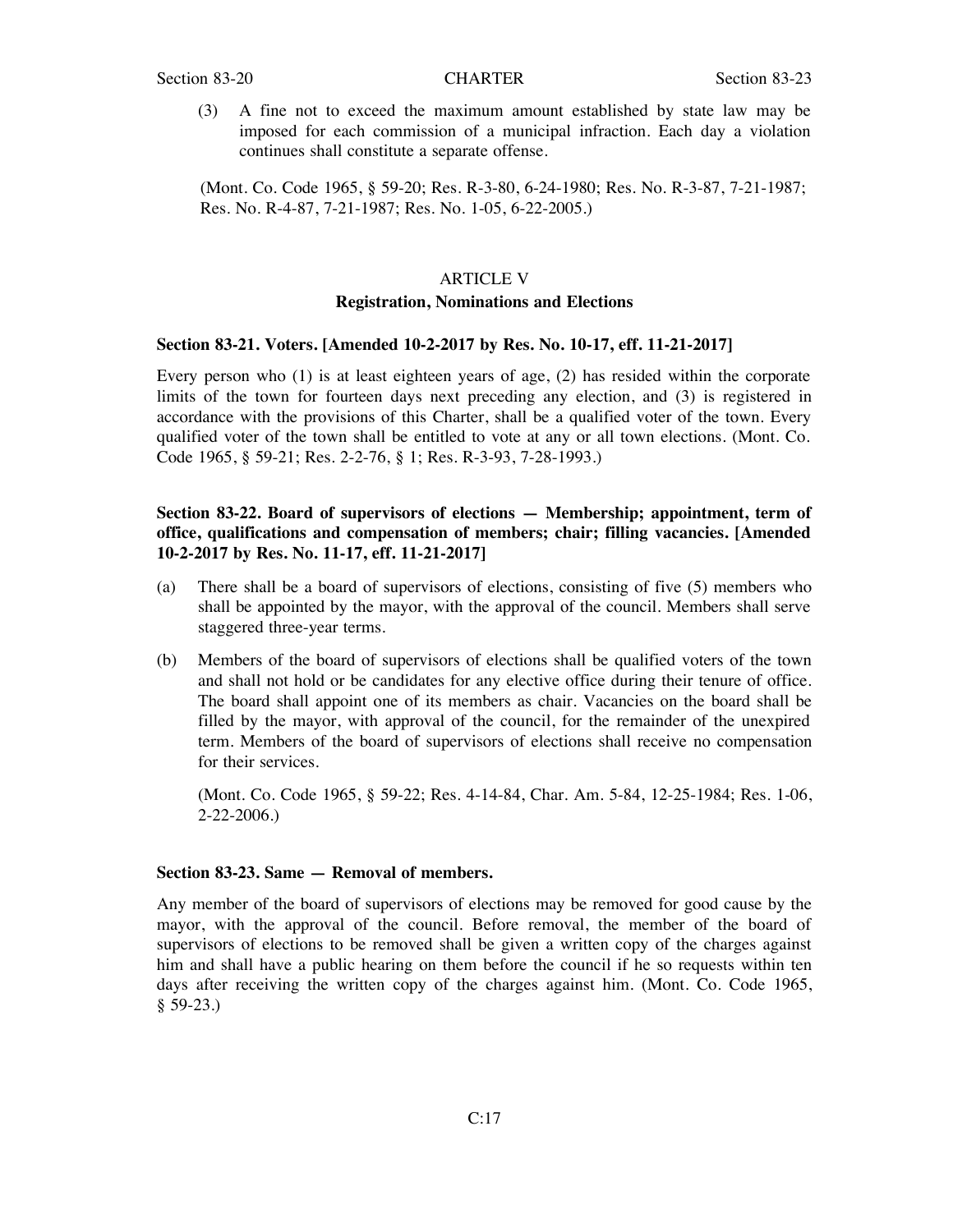# **Section 83-24. Same — Duties.**

The board of supervisors of elections shall be in charge of the registration of voters, nominations, and all town elections. The board may appoint election clerks or other employees, whose compensation, if any, shall be fixed by the council, to assist it in any of its duties. (Mont. Co. Code 1965, § 59-24.)

# **Section 83-25. Notice of elections. [Amended 10-2-2017 by Res. No. 12-17, eff. 11-21- 2017]**

The board of supervisors of elections shall give at least two (2) weeks' notice of every election by publication as provided in section 83-87 of this Charter. The notice shall include instructions for voter registration. (Mont. Co. Code 1965, § 59-25.)

# **Section 83-26. Registration of voters. [Amended 10-2-2017 by Res. No. 13-17, eff. 11-21- 2017]**

Any person who meets the qualifications to vote as set forth in this Charter may register at the town office prior to fourteen (14) days before an election. There shall also be voter registration by mail prior to fourteen (14) days before an election. A resident of the town registered to vote with the Montgomery County Board of Elections shall be deemed registered for elections in the town. Registration shall be permanent, and no person shall be entitled to vote in town elections unless he is registered. It shall be the duty of the board of supervisors of elections to keep the registration list up to date by striking from the lists persons known to have died or to have moved out of the town. The council is hereby authorized and directed to adopt and enforce any rules and regulations necessary to establish and maintain a system of permanent registration and to provide for a reregistration when necessary. (Mont. Co. Code 1965, § 59-26; Res. 2-2-76, § 1; Res. R-4-85, 5-21-1985; Res. R-3-93, 7-28-1993.)

#### **Section 83-27. Appeals from action of board of supervisors of elections.**

If any person shall feel aggrieved by the action of the board of supervisors of elections in refusing to register or in striking off the name of any person, or by any other action, such person may appeal to the council. Any decision or action of the council upon such appeals may be appealed to the circuit court for Montgomery County within thirty days of the decision or action of the council. (Mont. Co. Code 1965, § 59-27.)

# **Section 83-28. Nominations. [Amended 10-2-2017 by Res. No. 14-17, eff. 11-21-2017]**

Candidates at the regular elections shall be nominated at a town meeting to be held on a date at least four (4) weeks prior to the date set for the municipal election. Additional candidates may be nominated after such meetings by written petition signed by at least twenty (20) voters and filed with the town manager not less than twenty-one (21) days before the election. No nominations will be accepted thereafter. Write-in candidates who have not been nominated according to this section will not be eligible for election. The names of nominees who meet the qualifications for election and who accept the said nominations, all as determined by the board of supervisors of elections, together with such other information as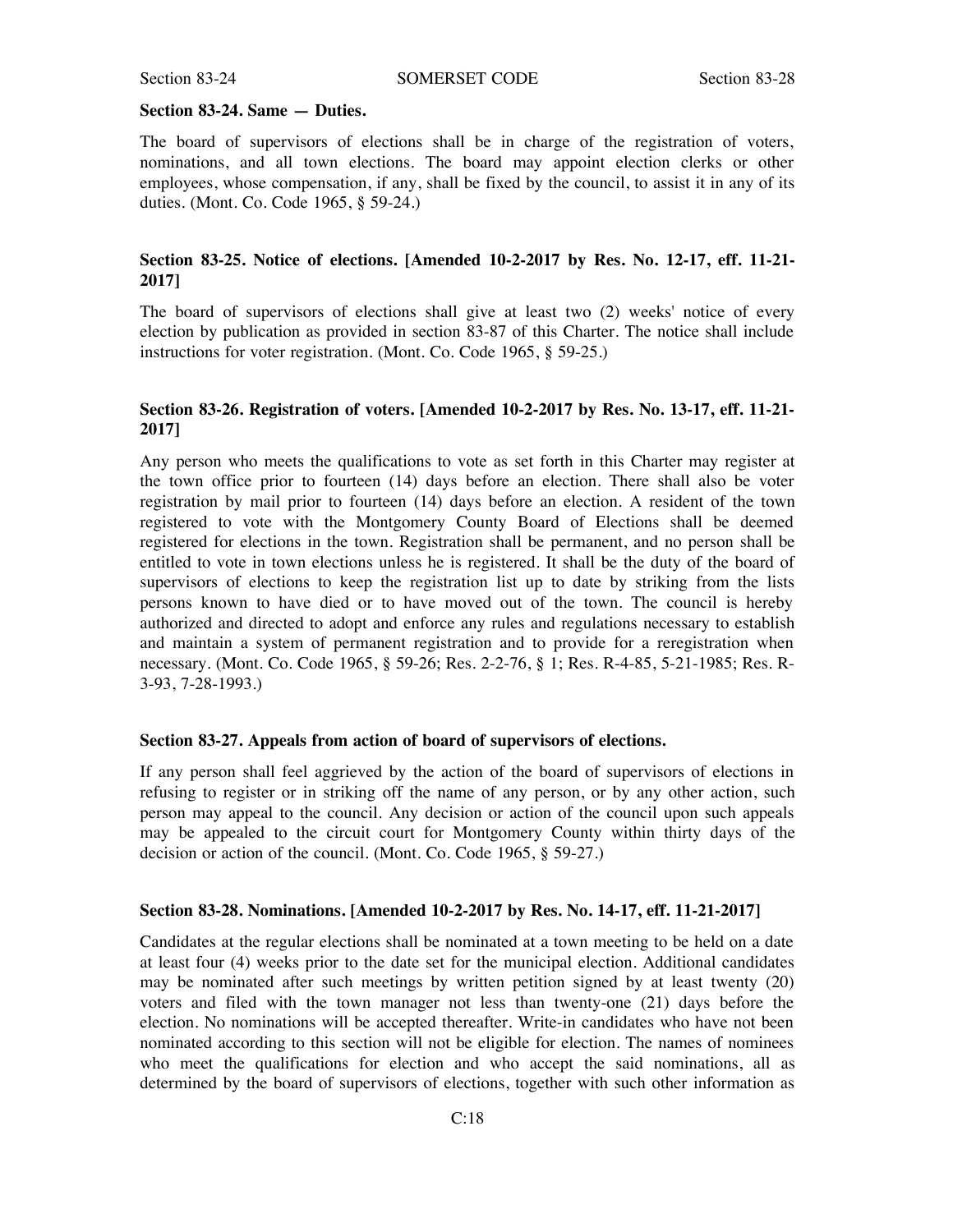is called for by the council, shall be published not less than fourteen (14) days before the election as provided in section 83-87 of this Charter. (Mont. Co. Code 1965, § 59-28; Res. R-5-85, 5-21-1985; Res. No. R-11-87, 12-22-1987.)

# **Section 83-29. Election of mayor and council members. [Amended 10-2-2017 by Res. No. 15-17, eff. 11-21-2017]**

In every even-numbered year, the qualified voters of the town shall elect one (1) person as mayor and two persons as council members to serve for terms of two (2) years, and in every odd numbered year shall elect three (3) persons as council members to serve for terms of two (2) years. The election shall be on the second Tuesday in May or such other date as may be recommended by the board of supervisors and approved by the council. (Mont. Co. Code 1965, § 59-29; Res. R-6-85, 5-21-1985; Res. No. R-10-87, 11-24-1987.)

# **Section 83-30. Conduct of elections. [Amended 10-2-2017 by Res. No. 16-17, eff. 11-21- 2017]**

- (a) It shall be the duty of the board of supervisors of elections to provide for each special and general election a suitable place or places for voting and suitable ballot boxes and ballots or voting machines. The ballots or voting machines shall show the name of each candidate nominated for elective office in accordance with the provisions of this Charter, arranged in alphabetical order by office with no party designation of any kind.
- (b) Qualified voters who are incapacitated or who will be absent may vote by absentee ballot according to rules and regulations recommended by the board of supervisors and approved by the council.

(Mont. Co. Code 1965, § 59-30.)

# **Section 83-31. Special elections.**

All special town elections shall be conducted by the board of supervisors of elections in the same manner, as far as practicable, as regular town elections. (Mont. Co. Code 1965, § 59- 31.)

#### **Section 83-32. Vote count. [Amended 10-2-2017 by Res. No. 17-17, eff. 11-21-2017]**

Within not more than twenty-four (24) hours after the closing of the polls, the board of supervisors of elections shall determine the vote cast for each candidate or question and shall certify the results of the election to the town manager who shall record the results in the minutes of the council. The candidate for mayor with the highest number of votes shall be declared elected as mayor. The candidates for council members with the highest number of votes shall be declared elected as council members. In the event of a tie vote in any election or on any question, there shall be a special election three weeks later to break the tie. (Mont. Co. Code 1965, § 59-32; Res. 2-2-76, § 1.)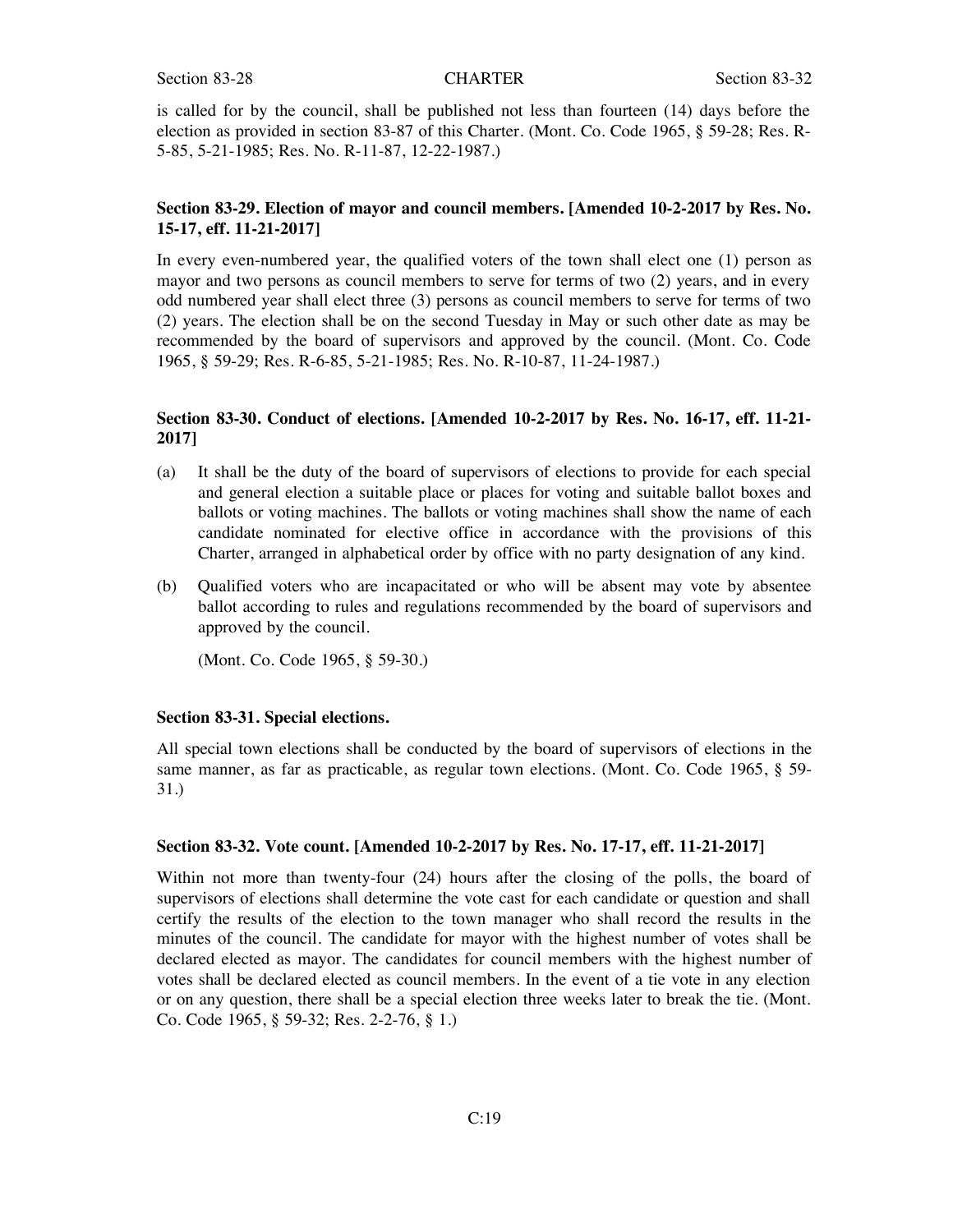#### **Section 83-33. Preservation of ballots.**

All ballots used in any town election shall be preserved for at least three months from the date of the election. (Mont. Co. Code 1965, § 59-33.)

#### **Section 83-34. Vacancies. [Amended 10-2-2017 by Res. No. 18-17, eff. 11-21-2017]**

- (a) Whenever any vacancy exists in the office of mayor or on the council by reason of a recall pursuant to section 83-11A of this charter, the council shall order a special election to fill such vacancy for the unexpired term pursuant to section 83-31 of this charter; the special election shall be held on a date not less than thirty (30) days but not more than forty-five (45) days from of the certification of election results by the board of supervisors of elections;**<sup>1</sup>** provided, however, that if any town election is scheduled within ninety days from the date of certification of the recall election results, the council may, in its discretion, order that the vacancy be filled at the general election.
- (b) In case of a vacancy in the office of mayor or on the council for any reason other than recall, including failure of a newly elected mayor or council members to take office, the council shall, in its discretion, either elect some qualified person or call a special election to fill such a vacancy for the unexpired term. The results of any such vote or election shall be recorded in the minutes of the council.

(Mont. Co. Code 1965, § 59-34; Res. R-9-88, 2-8-1989.)

#### **Section 83-35. Reserved2**

#### **Section 83-36. Regulation and control.**

The council shall have the power to provide by resolution in every respect not covered by the provisions of this Charter for the conduct of registration, nomination, and town elections and for the prevention of fraud in connection therewith, and for a recount of ballots in case of doubt or fraud. (Mont. Co. Code 1965, § 59-36.)

#### **Section 83-37. Penalties.**

Any person who (1) fails to perform any duty required of him under the provisions of this article or any ordinances passed thereunder, (2) in any manner wilfully or corruptly violates any of the provisions of this article or any resolutions passed thereunder, or (3) wilfully or corruptly does anything which will or will tend to affect fraudulently any registration, nomination, or town election, shall be deemed guilty of a misdemeanor and shall be subject to the maximum penalties authorized by Section 83-20 of this Charter. Any officer or employee of the town government who is convicted of a misdemeanor under the provisions of this section shall immediately upon conviction thereof cease to hold such office or employment. (Mont. Co. Code 1965, § 59-37; Res. R-3-80, 6-24-1980.)

**<sup>1.</sup> Editor's Note: So in original.**

<sup>2.</sup> Editor's Note: Former Sec. 83-35, Women (Mont. Co. Code 1965, § 59-35), was repealed 10-2-2017 by Res. No. 19-17, **eff. 11-21-2017.**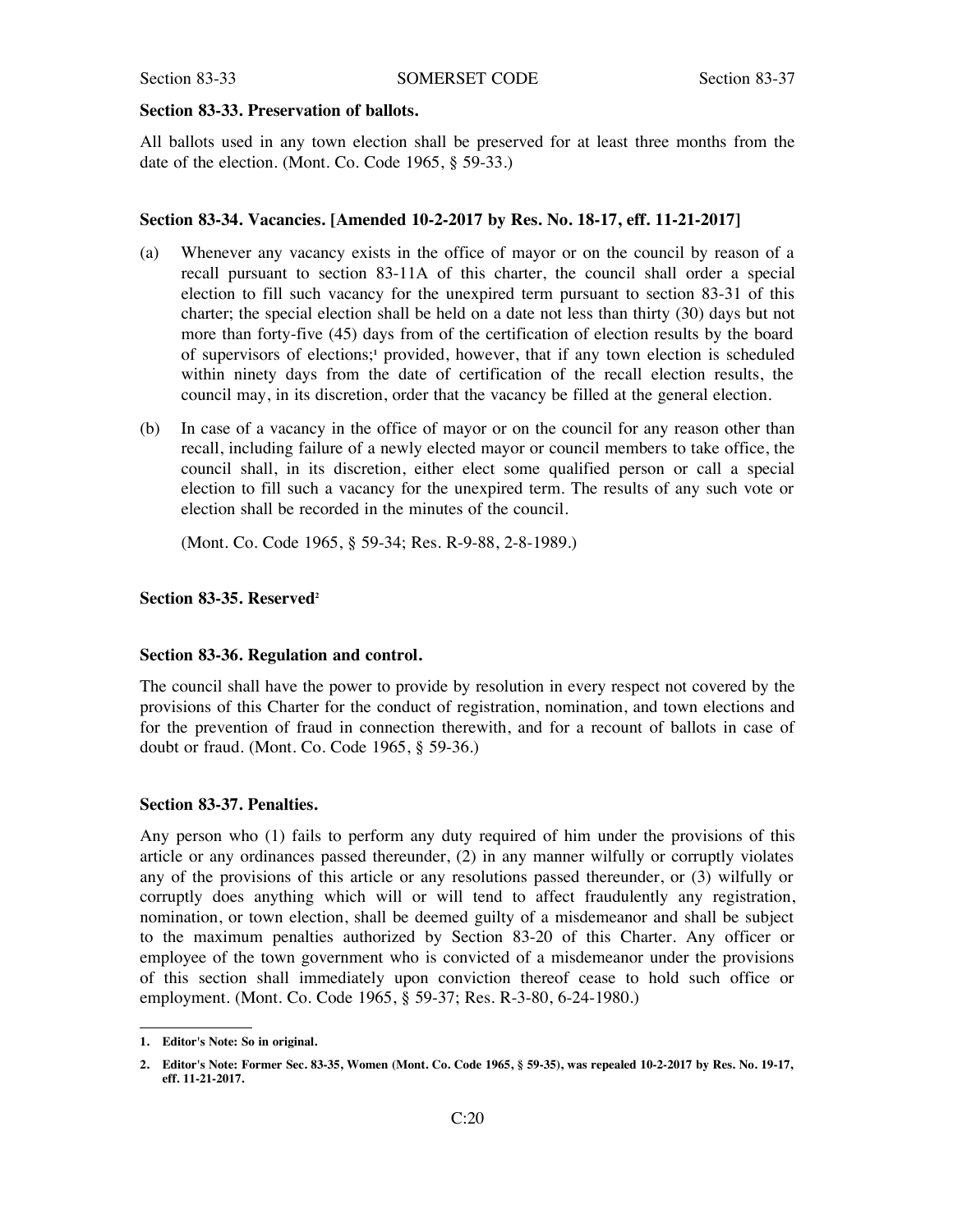# ARTICLE VI **Finance**

# **Section 83-38. Town manager. [Amended 10-2-2017 by Res. No. 20-17, eff. 11-21-2017]**

The town manager shall be the chief financial officer of the town. The financial powers of the town, except as otherwise provided by this Charter, shall be exercised by the town manager under the direct supervision of the mayor. (Mont. Co. Code 1965, § 59-38.)

# **Section 83-39. Powers and duties of clerk-treasurer.**

Under the supervision of the mayor, the clerk-treasurer shall have authority and shall be required to:

- (1) Prepare under the direction of the mayor an annual budget to be submitted by the mayor to the council.
- (2) Supervise and be responsible for the disbursement of all money and have control over all expenditures to assure that budget appropriations are not exceeded.
- (3) Maintain a general accounting system for the town in such form as the council may require, not contrary to state law.
- (4) Submit at the end of each fiscal year, and at such other times as the council may require, a complete financial report to the council through the mayor.
- (5) Ascertain that all taxable property within the town is assessed for taxation.
- (6) Collect all taxes, special benefit assessments, license fees, liens, and all other revenues (including utility revenues) of the town, and all other revenues for whose collection the town is responsible, and receive any funds receivable by the town.
- (7) Have custody of all public money, belonging to or under the control of the town, except as to funds in the control of any set of trustees, and have custody of all bonds and notes of the town.
- (8) Do such other things in relation to the fiscal or financial affairs of the town as the mayor or the council may require or as may be required elsewhere in this Charter.

(Mont. Co. Code 1965, § 59-39.)

# **Section 83-40. Fiscal year.3**

The town shall operate on an annual budget. The fiscal year of the town shall begin on the first day of July and shall end on the last day of June in the following year. Such fiscal year shall constitute the tax year, the budget year, and the accounting year. (Mont. Co. Code 1965,  $$59-40.$ )

<sup>3.</sup> For state law as to fiscal year for all towns, see Anno. Code of Md., 1957, Art. 81, § 29A.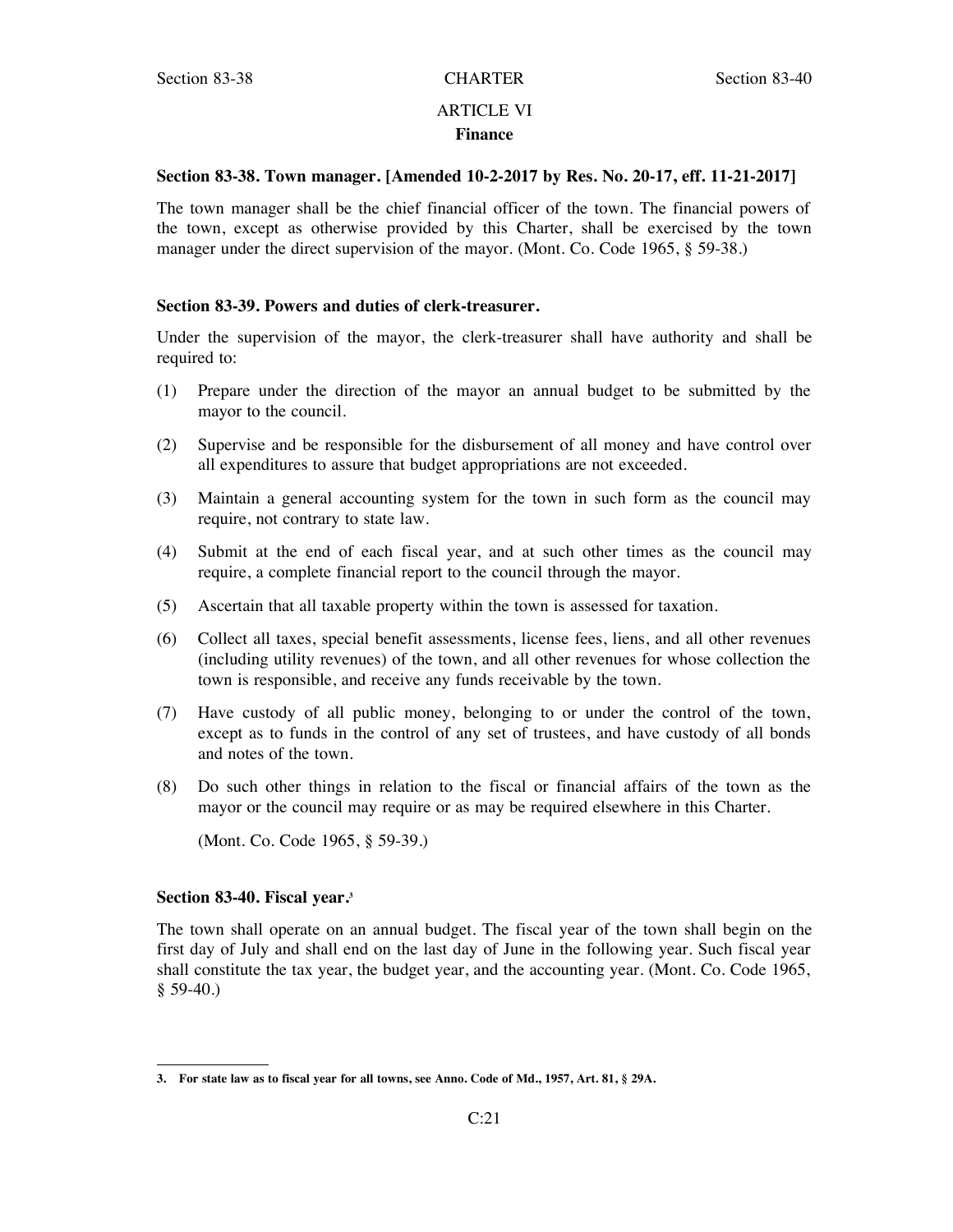#### **Section 83-41. Budget. [Amended 10-2-2017 by Res. No. 21-17, eff. 11-21-2017]**

The mayor, on such date as the council shall determine, but at least twenty days before the beginning of any fiscal year shall submit a budget to the council. The budget shall provide a financial plan for the budget year and shall contain estimates of anticipated revenues and proposed expenditures (including an allowance for contingencies) for the coming year. The budget may provide funds for major construction projects, exclusive of routine maintenance and repair. Such provision of funds in the budget will be termed the "capital account." The budget shall provide that the total expenditures shall not exceed total revenues, borrowings, and reserves, including balances from prior years. The budget shall be a public record in the office of the clerk-treasurer and shall be reasonably available for public inspection.

#### **Section 83-42. Budget adoption.**

Before adopting the budget the council shall hold a public hearing thereon after at least ten days' notice published as provided in section 83-87 of this Charter, which notice shall include the proposed budget or a summary thereof. The council may insert new items or may increase or decrease the items of the budget so long as the proposed expenditures do not exceed the anticipated revenues. The budget shall be prepared and adopted in the form of an ordinance before the beginning of the fiscal year. A favorable vote of at least three members of the council shall be necessary for adoption. (Mont. Co. Code 1965, § 59-42.)

#### **Section 83-43. Appropriations. [Amended 10-2-2017 by Res. No. 22-17, eff. 11-21-2017]**

No public money may be expended without having been appropriated by the council. From the effective date of the budget the several amounts stated therein as proposed expenditures shall be and become appropriated to the several objects and purposes named therein. The council may appropriate funds from the reserve provided in the budget from time to time during the fiscal year to meet extraordinary or unanticipated expenditures that may occur. (Mont. Co. Code 1965, § 59-43.)

# **Section 83-44. Transfer of funds. [Amended 10-2-2017 by Res. No. 23-17, eff. 11-21- 2017]**

Any transfer of funds between major appropriations for different purposes must be approved by the council as required by State law. (Mont. Co. Code 1965, § 59-44.)

#### **Section 83-45. Over-expenditure forbidden.**

No officer or employee shall during any budget year expend or contract to expend any money or incur any liability or enter into any contract which by its term involves the expenditure of money for any purpose, in excess of the amounts appropriated for or transferred to that general classification of expenditure pursuant to this Charter. Any contract, verbal or written, made in violation of this Charter shall be null and void. Nothing in this section contained, however, shall prevent the making of contracts or the spending of money for capital acquisitions or improvements to be financed in whole or in part by the issuance of bonds or bond anticipation notes, nor the making of contracts of lease or for services for a period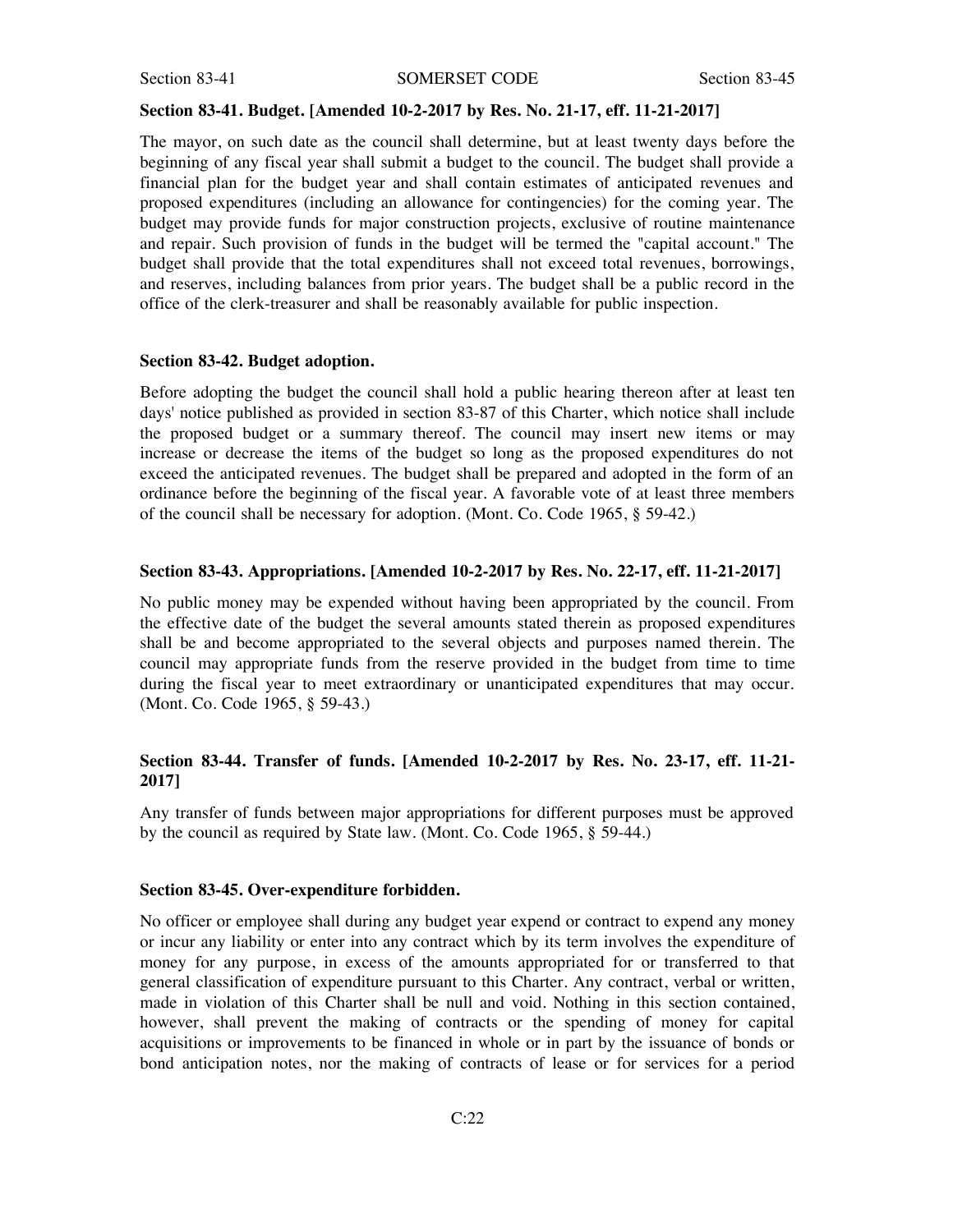exceeding the budget year in which such contract is made when such contract is permitted by law. (Mont. Co. Code 1965, § 59-45.)

### **Section 83-46. Lapse of appropriations and treatment of surplus.**

All appropriations shall lapse at the end of the budget year to the extent that they shall not have been expended or lawfully encumbered. Any unexpended and unencumbered funds shall be considered a surplus at the end of the budget year and shall be included among the anticipated revenues for the next succeeding budget year. (Mont. Co. Code 1965, § 59-46.)

#### **Section 83-47. Deposit or investment of funds.**

All money of the town, except a petty cash fund of such amount as the council by resolution provides, shall be deposited with such banks or other depositories or shall be invested, as the council by resolution determines, in accordance with the laws of the State of Maryland. All checks or other evidences of withdrawal shall be issued and signed or investments be liquidated as the council by resolution provides. (Mont. Co. Code 1965, § 59-47.)

#### **Section 83-48. Taxable property and assessments.**

All real property and all tangible personal property (other than personal and household goods, personal office fixtures, and personal automobiles) within the corporate limits of the town shall be subject to taxation for town purposes, and the assessment used, when applicable, shall be the same as that for state and county taxes. No authority is given by this section to impose taxes on any property which is exempt from taxation under the laws of the State of Maryland. (Mont. Co. Code 1965, § 59-48.)

#### **Section 83-49. Budget authorizes levy.**

From the effective date of the budget, the amount stated therein as the amount to be raised by the property tax shall constitute a determination of the amount of the tax levy in the corresponding tax year. (Mont. Co. Code 1965, § 59-49.)

#### **Section 83-50. Reserved4**

#### **Section 83-51. When taxes are overdue.**

The taxes provided for in section 83-49 of this Charter shall be due and payable on the first day of July in the year for which they are levied and shall be overdue and in arrears on the first day of the following October. They shall bear interest while in arrears at the rate of onehalf of one per centum for each month or fraction of a month until paid. All taxes not paid and in arrears after the first day of the following January shall be collected as provided in section 83-52 of this Charter. (Mont. Co. Code 1965, § 59-51.)

<sup>4.</sup> Editor's Note: Former Sec. 83-50, Notice of tax levy (Mont. Co. Code 1965, § 59-50), was repealed 10-2-2017 by Res. **No. 24-17, eff. 11-21-2017.**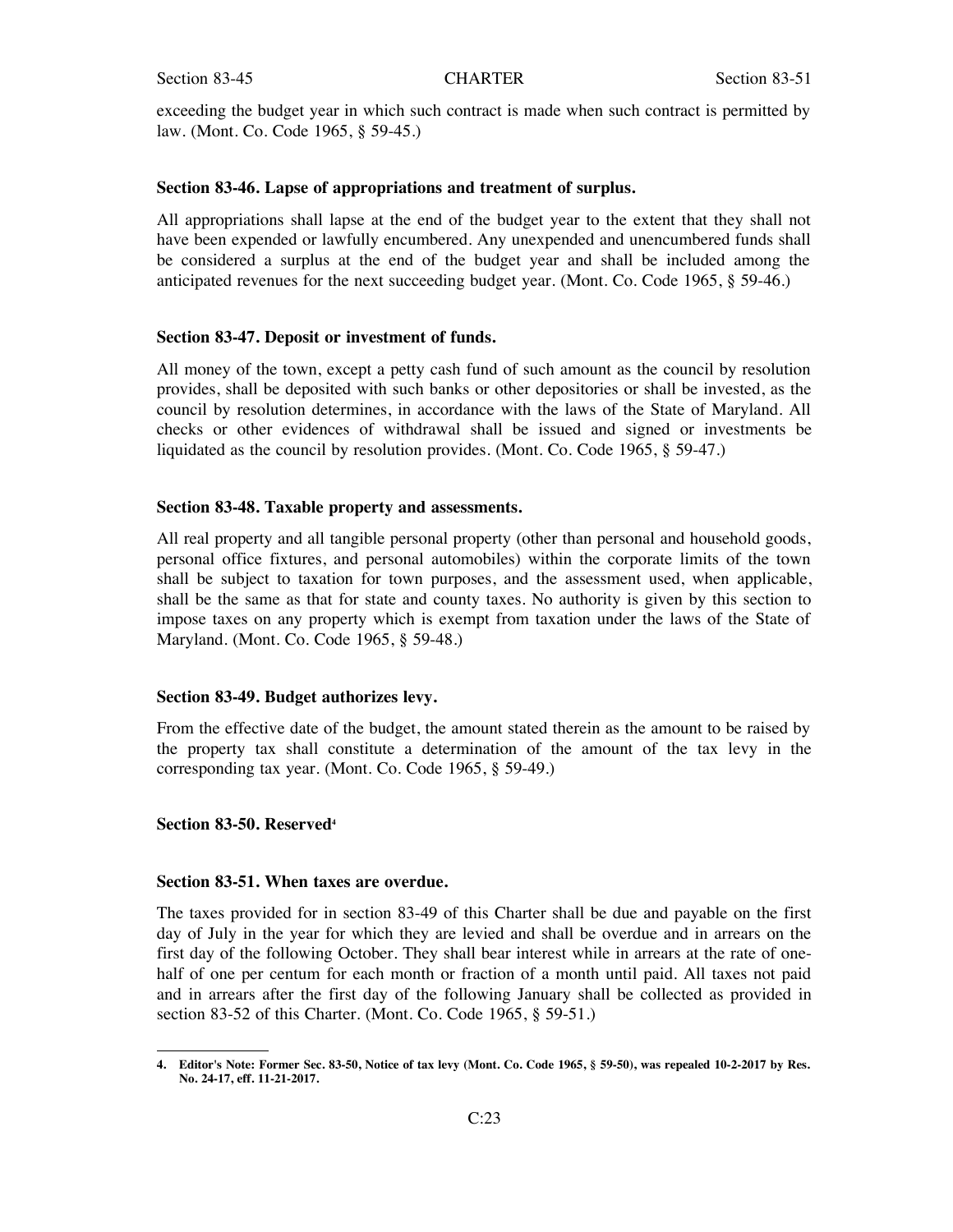# **Section 83-52. Sale of tax delinquent property. [Amended 10-2-2017 by Res. No. 25-17, eff. 11-21-2017]**

All property on which the town taxes have not been paid and which are in arrears may be sold for taxes in the manner prescribed by State law.**<sup>5</sup>** (Mont. Co. Code 1965, § 59-52.)

# **Section 83-53. Fees.**

All fees received by an officer or employee of the town government in his official capacity shall belong to the town government and be accounted for to the town. (Mont. Co. Code 1965, § 59-53.)

# **Section 83-54. Fines, forfeitures and penalties.**

All fines, forfeitures and penalties imposed pursuant to any ordinance, resolution, rule or regulation of the town may be recovered in the corporate name of the town before a trial magistrate, as small debts are recovered, and the money arising therefrom shall be paid to the town for its use. (Mont. Co. Code 1965, § 59-54.)

#### **Section 83-55. Audit. [Amended 10-2-2017 by Res. No. 26-17, eff. 11-21-2017]**

The financial books and accounts of the town shall be audited annually by a certified public accountant and reviewed by an auditing committee appointed by the council. Such committee shall render its report to the mayor and council before the end of the calendar year. (Mont. Co. Code 1965, § 59-55.)

# **Section 83-56. Tax anticipation notes.**

The town may at any time pursuant to ordinance borrow funds and issue tax anticipation notes as evidence of such borrowing, by any of the applicable methods and procedures authorized from time to time by the laws of Maryland and subject to the applicable limitations set forth therein; provided, however, that if the ordinance or ordinances authorizing the issuance of said tax anticipation notes shall so specify, said tax anticipation notes may be sold at private sale without advertisement or publication of notice of sale or solicitation of competitive bids. (Mont. Co. Code 1965, § 59-56; Res. R-8-81, 9-8-1981.)

#### **Section 83-57. Bonds.**

The town may at any time pursuant to ordinance borrow funds and issue bonds as evidence of such borrowing, by any of the applicable methods and procedures authorized from time to time by the laws of Maryland and subject to the applicable limitations set forth therein; provided, however, that if the ordinance or ordinances authorizing the issuance of said bonds shall so specify, said bonds may be sold at private sale without advertisement or publication of sale or solicitation of competitive bids. (Mont. Co. Code 1965, § 59-57; Res. R-8-81, 9-8- 1981.)

<sup>5.</sup> For state law as to tax sales, see Anno. Code of Md., 1957, Art. 81, § § 70 to 123.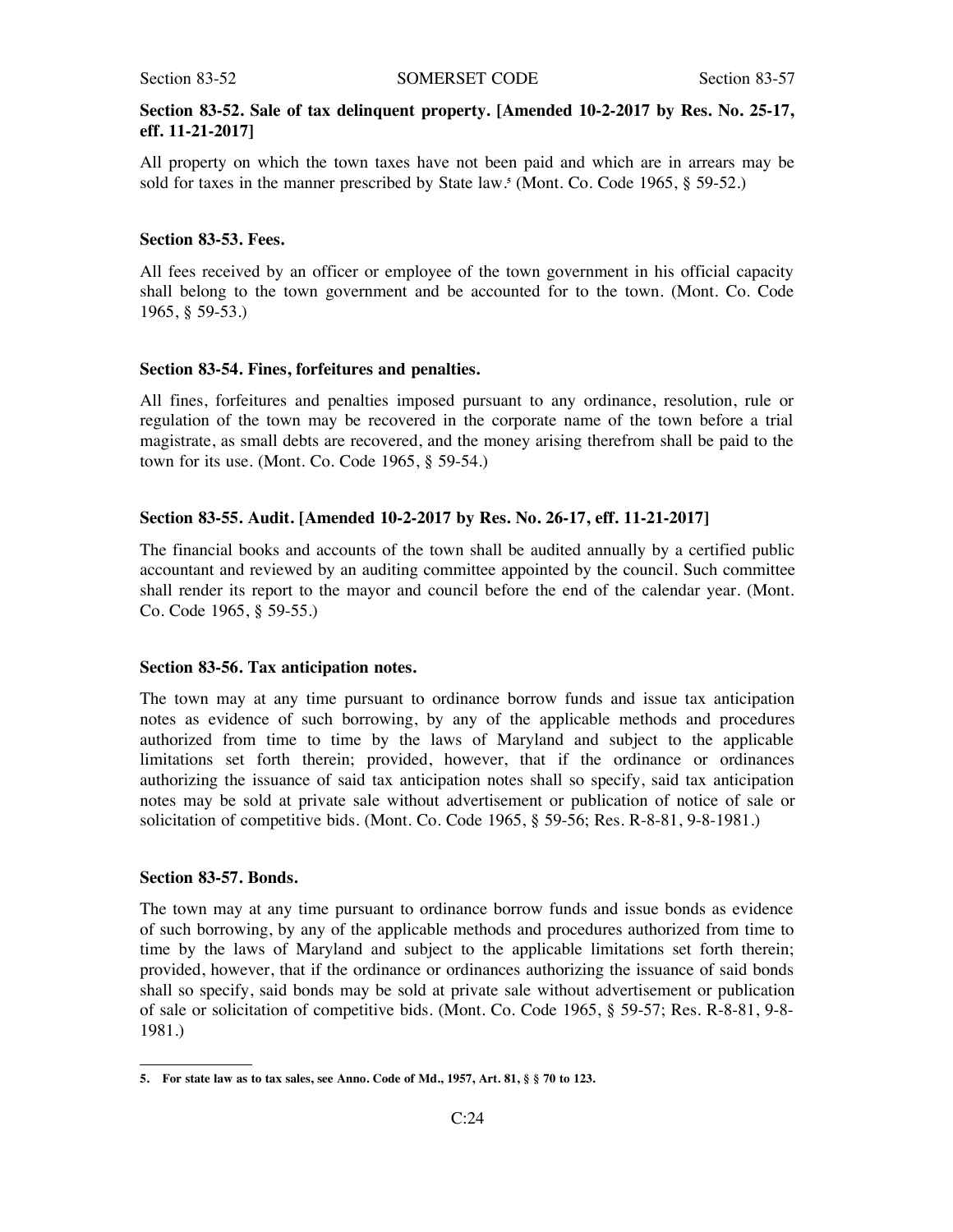#### **Section 83-58. Bond anticipation notes.**

In anticipation of the issuance of bonds which have theretofore been authorized by ordinance the town may pursuant to resolution borrow funds and issue or re-issue bond anticipation notes as evidence of such borrowing, by any of the methods and procedures authorized from time to time by the laws of Maryland and subject to the applicable limitations set forth therein; provided, however, that if the resolution or resolutions authorizing the issuance of said bond anticipation notes shall so specify, said bond anticipation notes may be sold at private sale without advertisement or publication of notice of sale or solicitation of competitive bids. (Mont. Co. Code 1965, § 59-58; Res. R-8-81, 9-8-1981.)

#### **Section 83-58A. Loans.**

The town may at any time pursuant to ordinance borrow funds by commercial private loan on terms and in such amounts determined by the Town Council to be advantageous or desirable to the town and to evidence such borrowing by executing a loan promissory note containing such terms and amounts; provided, however, that any such funds so borrowed by be used only for a public purpose as set forth in Article IV; and further provided that if the ordinance or ordinances authorizing such loan shall so specify, said loan may be consummated without advertisement or publication of notice of such loan or solicitation of competitive bids. (Res. R-3-92, 10-29-1992.)

# **Section 83-59. Payment of indebtedness.**

The power and obligation of the town to pay any and all bonds, notes, or other evidences of indebtedness issued by it under the authority of this Charter or state law shall be unlimited and the town shall levy ad valorem taxes upon all the taxable property of the town for the payment of such bonds, notes, or other evidences of indebtedness and interest thereon, without limitation of amount. The faith and credit of the town is hereby pledged for the payment of the principal of and the interest on all bonds, notes, or other evidences of indebtedness, hereafter issued under the authority of this Charter or state law, whether or not such pledge be stated in the bonds, notes, or other evidences of indebtedness, or in the ordinance or resolution authorizing their issuance. (Mont. Co. Code 1965, § 59-59.)

# **Section 83-60. Purchasing and contracts. [Amended 10-2-2017 by Res. No. 27-17, eff. 11- 21-2017]**

All purchases and contracts for the town government shall be made by the town manager under the supervision of the mayor, but purchases or contracts involving more than such amount as the council may by resolution specify, shall require the prior approval of the council. The council may adopt regulations regarding the use of competitive bidding and contracts for town purchases and contracts, including the power to reject any or all bids. The town at any time in its discretion may employ its own forces for the construction or reconstruction of public improvements without advertising for (or readvertising for) or receiving bids. All contracts may be protected by such bonds, penalties, and conditions as the town may require. (Mont. Co. Code 1965, § 59-60.)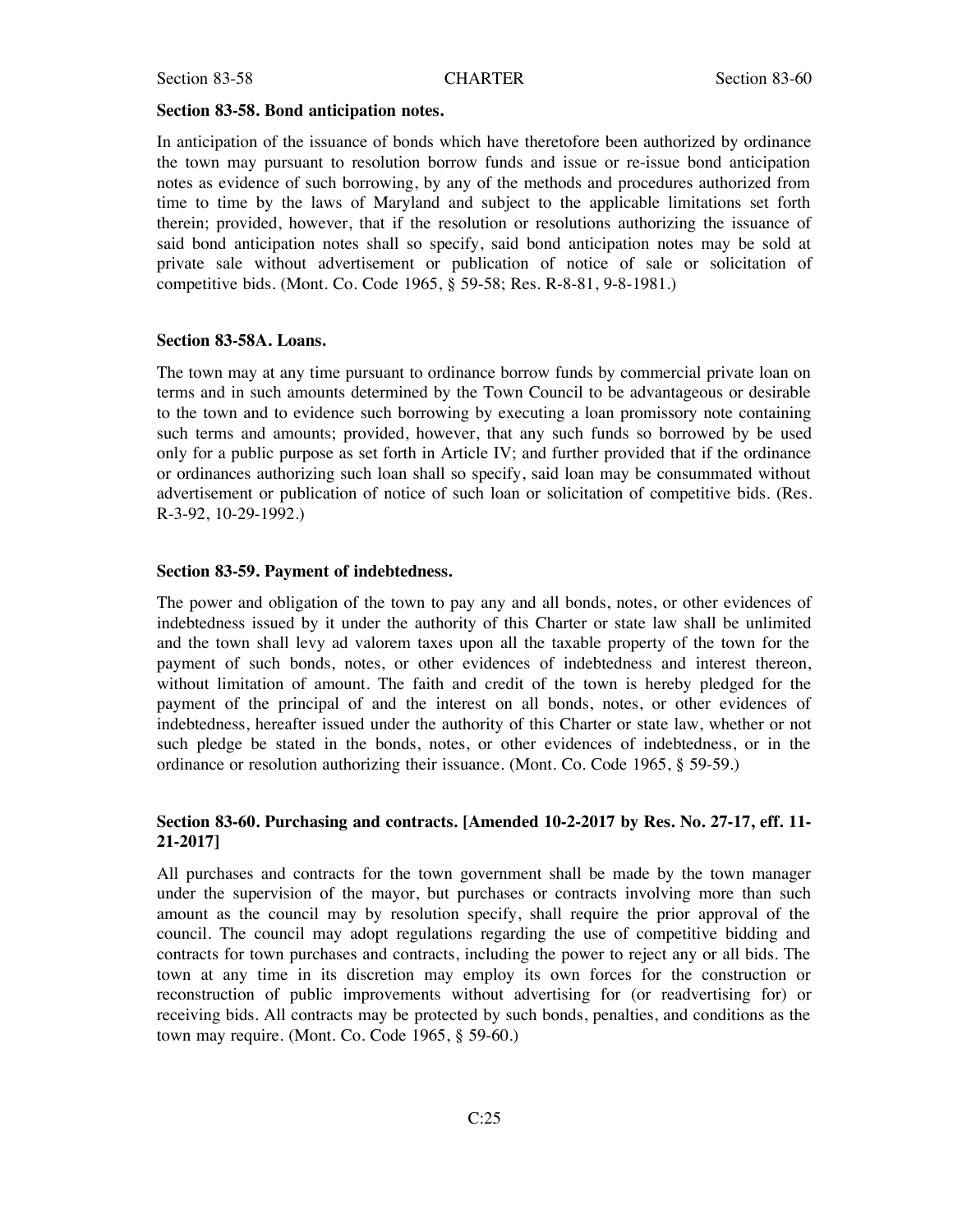# ARTICLE VII **Personnel**

# **Section 83-61. Town manager. [Amended 10-2-2017 by Res. No. 28-17, eff. 11-21-2017]**

There shall be a town manager appointed by the mayor, with the approval of the council, at the last regular council meeting in each fiscal year to serve for the next ensuing fiscal year. The town manager may be removed at any time by the mayor, with the approval of the council, and a successor be appointed by the mayor, with the approval of the council, to serve for the balance of the fiscal year. The compensation of the town manager shall be determined by the council. The town manager shall serve as clerk to the council. The town manager shall attend every meeting of the council and keep a full and accurate record of the proceedings of the council. The town manager shall keep such other records and perform such other duties as may be required by this Charter or the council. (Mont. Co. Code 1965, § 59-61.)

### **Section 83-62. Town attorney. [Amended 10-2-2017 by Res. No. 29-17, eff. 11-21-2017]**

The mayor, with approval of the council, may appoint a town attorney at the last regular council meeting in each fiscal year to serve for the next ensuing fiscal year. The town attorney may be removed at any time by the mayor, with the approval of the council, and a successor be appointed by the mayor, with the approval of the council, to serve for the balance of the fiscal year. The town attorney shall be a member of the bar of the Maryland Court of Appeals. The town attorney shall be the legal advisor of the town and shall perform such duties in this connection as may be required by the council or the mayor. His compensation shall be determined by the council. The mayor, with the approval of the council, shall have the power to employ such legal consultants as he deems necessary from time to time. (Mont. Co. Code 1965, § 59-62.)

#### **Section 83-63. Authority to employ personnel.**

The town shall have the power to employ such officers and employees as it deems necessary to execute the powers and duties provided by this Charter or other state law and operate the town government. (Mont. Co. Code 1965, § 59-63.)

#### **Section 83-64. Retirement system.**

The town shall have the power to do all things necessary to include its officers and employees, or any of them, within any retirement system or pension system under the terms of which they are admissible, and to pay the employer's share of the cost of any such retirement or pension system out of the general funds of the town. (Mont. Co. Code 1965,  $$59-64.$ 

### **Section 83-65. Reserved**<sup>6</sup>

<sup>6.</sup> Editor's Note: Former Sec. 83-65, Compensation of employees (Mont. Co. Code 1965, § 59-65), was repealed 10-2-**2017 by Res. No. 30-17, eff. 11-21-2017.**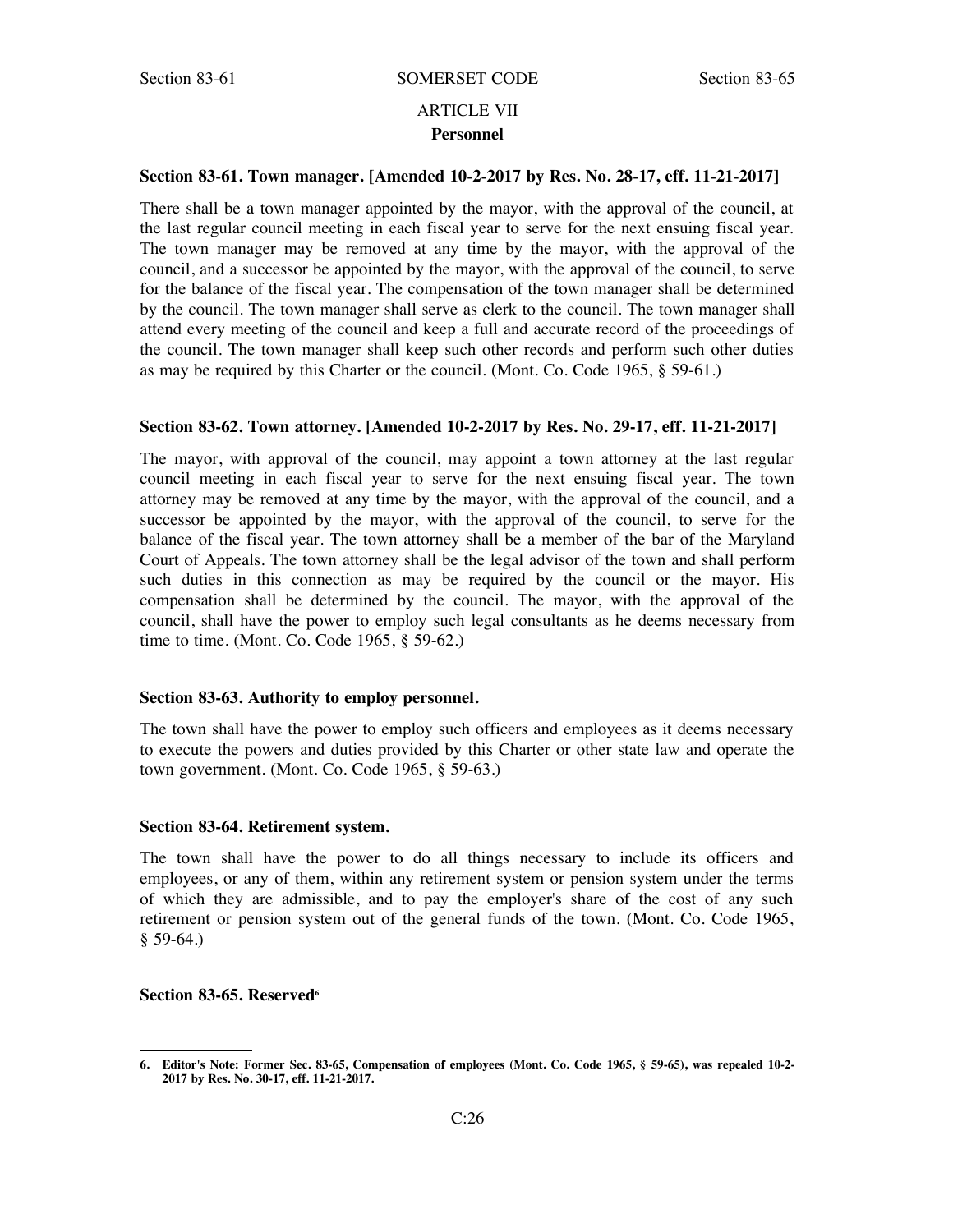#### **Section 83-66. Employee benefit programs.**

The town shall have the power to do all things necessary to provide for or participate in hospitalization or other forms of benefit or welfare programs for its officers and employees, and to expend public moneys of the town for such programs. (Mont. Co. Code 1965, § 59- 66.)

# ARTICLE VIII **Public Ways and Utilities**

#### **Section 83-67. Definition of "public ways."**

The term "public ways," as used in this Charter, shall include all streets, avenues, roads, highways, public thoroughfares, lanes, alleys, rights-of-way, and sidewalks, and all areas dedicated in connection therewith. (Mont. Co. Code 1965, § 59-67.)

#### **Section 83-68. Control of public ways.**

- (a) The town shall have control of all public ways in the town except such as may be under the jurisdiction of the Maryland State Roads Commission. Subject to the laws of the State of Maryland and this Charter, the town may do whatever it deems necessary to establish, operate, maintain in good condition, and regulate the use of the public ways of the town.
- (b) The town may require that a permit be obtained from it and a reasonable deposit to safeguard the town be made before any cuts or openings are made in any street, curb, or sidewalk.

(Mont. Co. Code 1965, § 59-68.)

#### **Section 83-69. Powers of town as to public ways generally.**

The town shall have the power:

- (1) To establish, regulate, and change from time to time the grade lines, width, and construction materials of any town public way or part thereof, bridges, curbs, and gutters.
- (2) To grade, lay out, construct, open, extend, and make new town public ways.
- (3) To grade, straighten, widen, alter, improve, or close up any existing town public way or part thereof.
- (4) To pave, surface, repave, or resurface any town public way or part thereof.
- (5) To install, construct, reconstruct, repair, and maintain curbs and gutters along any town public way or part thereof.
- (6) To construct, reconstruct, maintain, and repair bridges.
- (7) To name town public ways.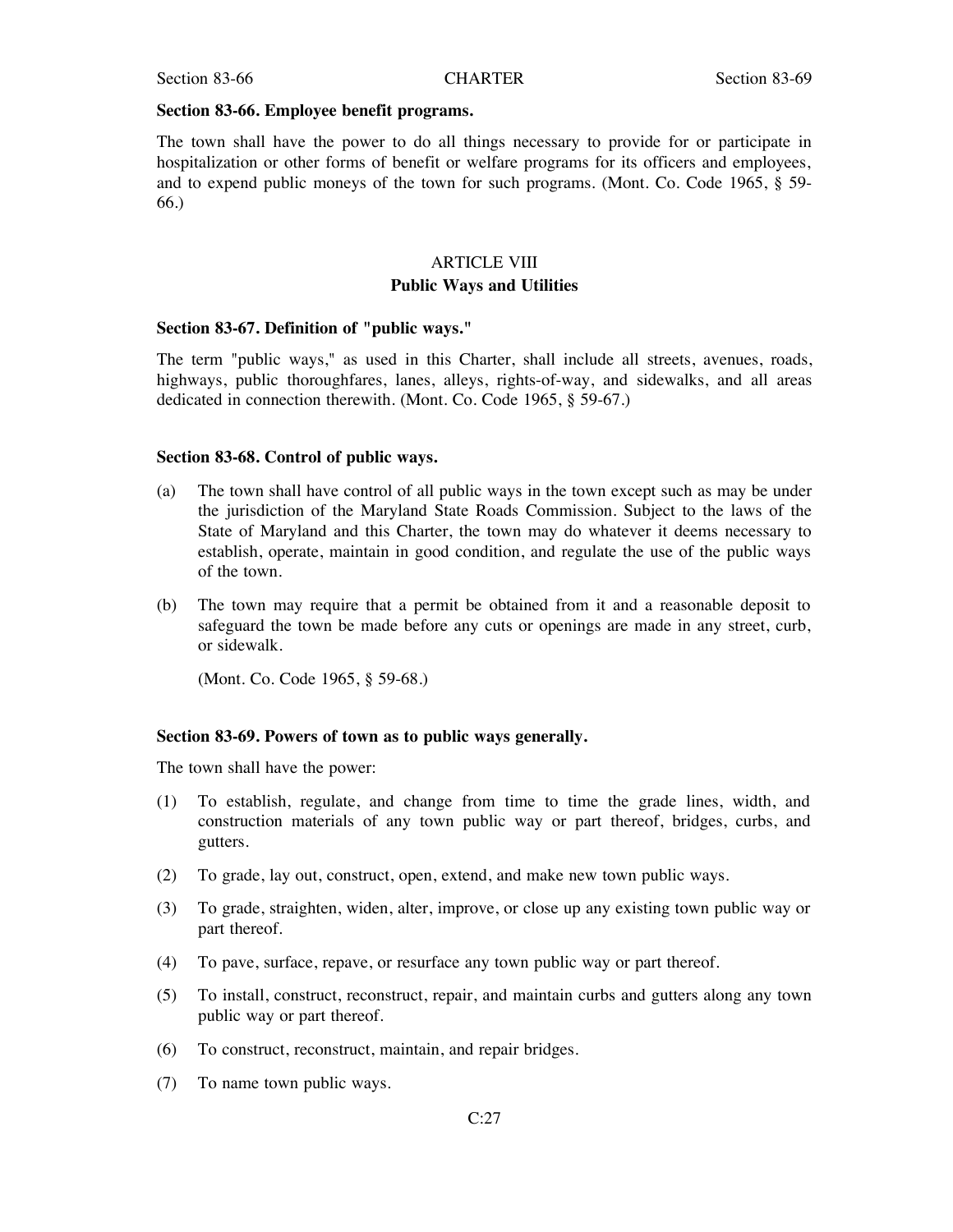(8) To have surveys, plans, specifications, and estimates made for any of the above activities or projects or parts thereof.

(Mont. Co. Code 1965, § 59-69.)

# **Section 83-70. Powers of town as to sidewalks.**

The town shall have the power:

- (1) To establish, regulate, and change from time to time the grade lines, width, and construction materials of any sidewalk or part thereof on town property along any public way or part thereof.
- (2) To grade, lay out, construct, reconstruct, pave, repave, repair, extend, or otherwise alter sidewalks on town property along any public way or part thereof.
- (3) To require that the owners of any property abutting on a sidewalk keep the sidewalk clear of all ice, snow, dirt, and other obstructions.
- (4) To require and order the owner of all property abutting on any public way in the town to perform any projects authorized by this section at the owner's expense according to reasonable plans and specifications. If, after due notice, the owner fails to comply with the order within a reasonable time, the town may do the work, and the expense shall be a lien on the property and shall be collectible in the same manner as are town taxes or by suit at law.

(Mont. Co. Code 1965, § 59-70.)

#### **Section 83-71. Powers of town as to storm water drainage system.**

The town shall have the power:

- (1) To construct, operate, and maintain a storm water drainage system including storm water sewers.
- (2) To construct, maintain, reconstruct, enlarge, alter, repair, improve, or dispose of all parts, installations, and structures of the above system.
- (3) To have surveys, plans, specifications, and estimates made for any of the above systems or parts thereof or the extension thereof.
- (4) To do all things it deems necessary for the efficient operation and maintenance of the above system.

(Mont. Co. Code 1965, § 59-71.)

# **Section 83-72. Placing structures in public ways.**

Any public agency, public service corporation, company, or individual, before beginning any construction of or placing of or changing the location of any main, conduit, pipe, pole, wires, or other structure in the public ways of the town, shall submit plans to the town and obtain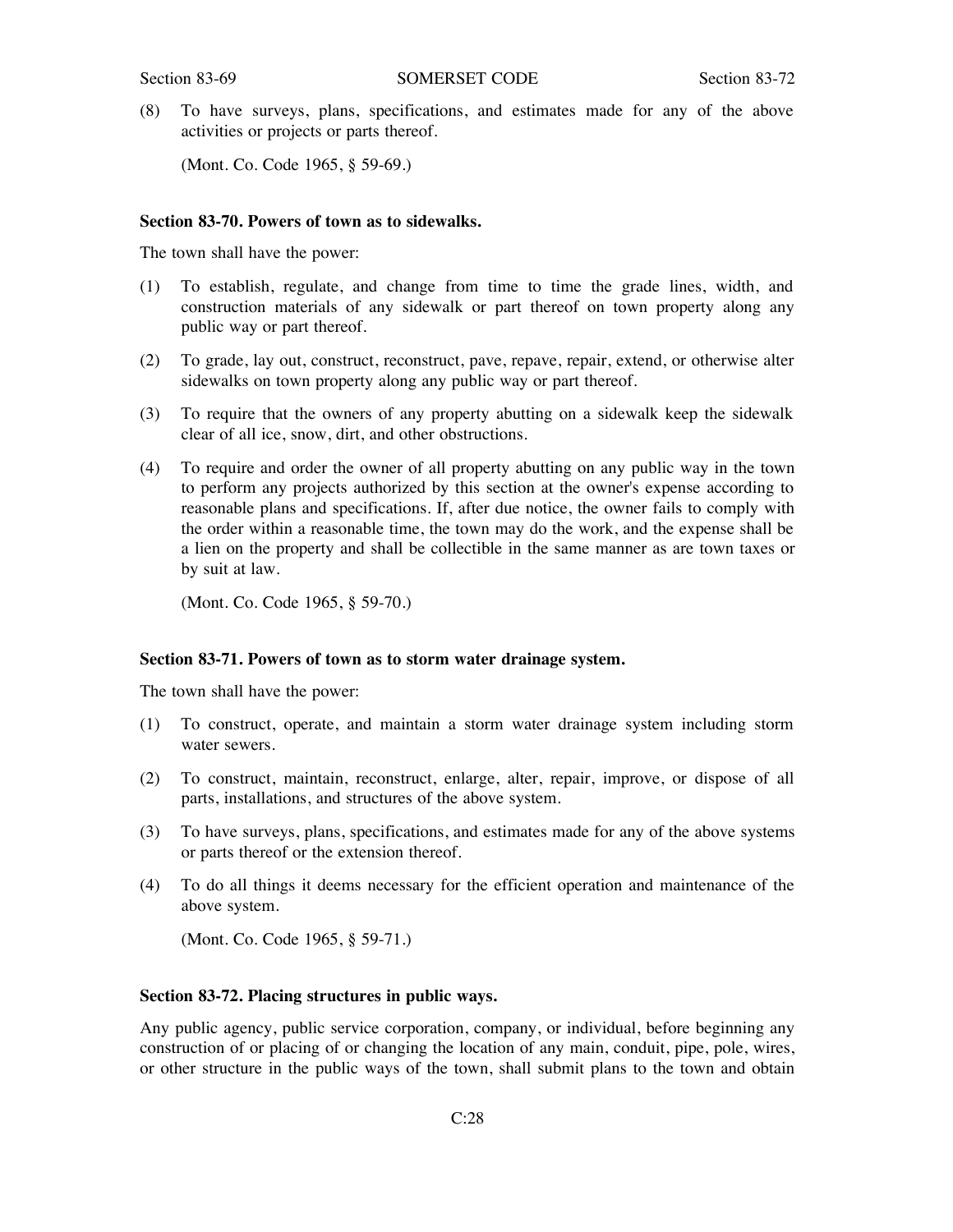written approval upon such conditions and subject to such limitations as may be imposed by the town. Any public service corporation, company, or individual violating the provisions of this section shall be guilty of a misdemeanor. If any unauthorized main, conduit, pipe, pole, wires or other structure interferes with the public ways or sidewalks of the town or with the operation of the water, sewerage, or storm water systems, the town may order it removed. (Mont. Co. Code 1965, § 59-72.)

#### **Section 83-73. Obstructions.**

Any public agency, public service corporation, company, or individual having mains, conduits, pipes, poles, wires or other structures, in, on, or over any public way in the town or in the county which impede the establishment, construction, or operation of any public ways or sidewalks of the town or any water, sewer, or storm water drainage system shall, upon reasonable notice, remove or adjust the obstructions at their own expense to the satisfaction of the town. If necessary to carry out the provisions of this section, the town may use its condemnation powers provided in section 83-82 of this Charter. (Mont. Co. Code 1965, § 59- 73.)

#### **Section 83-74. Entering on county public ways.**

The town may enter upon or do construction in, on, or over any county public way for the purpose of installing or repairing any equipment or doing any other things necessary to establish, operate, and maintain the storm water drainage system provided for in this Charter. Unless required by the county, the town need not obtain any permit or pay any charge for these operations, but it must notify the county of its intent to enter on the public way and must leave the public way in a condition not inferior to that existing before. (Mont. Co. Code 1965, § 59-74.)

### **Section 83-75. Connections.**

When any water main or sanitary sewer is declared ready for operation the town may require all abutting property owners after reasonable notice to connect all fixtures with the water or sewer main. The town may require that, if it considers existing fixtures unsatisfactory, satisfactory ones be installed and may require that all cesspools [cesspools], sink drains, and privies be abandoned, filled, removed or left in such a way as not to injure public health. All wells found to be polluted or a menace to health may be ordered to be abandoned and closed. (Mont. Co. Code 1965, § 59-75.)

#### **Section 83-76. Private systems.**

The town may provide that no water supply, sewerage, or storm water drainage system, and no water mains, sewers, drains, or connections therewith, shall be constructed or operated by any person or persons, firm, corporation, institution, or community, whether upon private premises or otherwise, and may provide that cesspools or other private methods of sewage disposal shall be operated and maintained in such a manner that they do not and will not be likely to affect adversely the public comfort and health, and any cesspool or other private method of sewage disposal affecting or likely to affect adversely the public comfort and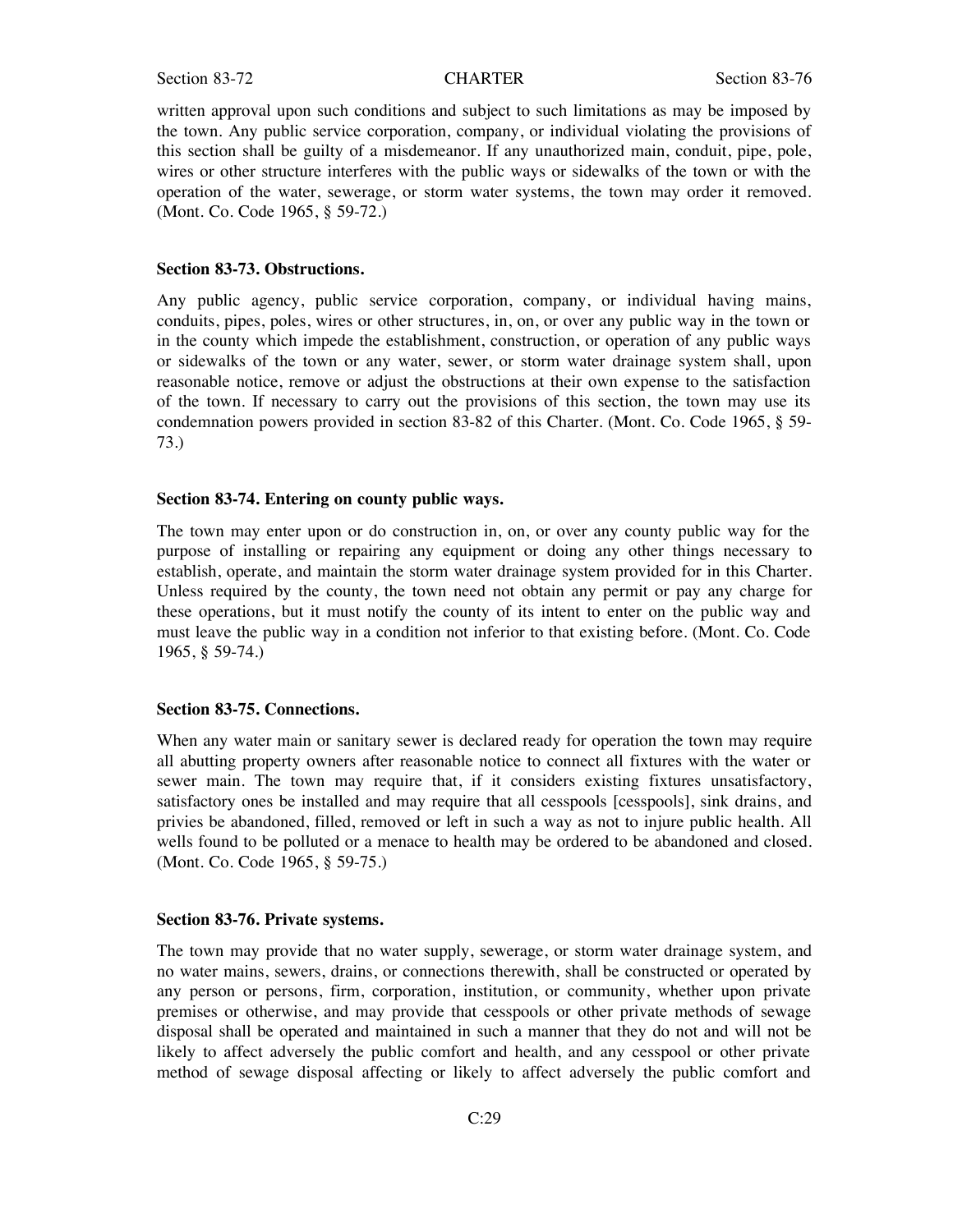health may be deemed a nuisance and may be abated by the town. (Mont. Co. Code 1965,  $$59-76.$ 

#### **Section 83-77. Extensions beyond boundaries.**

The town shall have the power to extend its storm water drainage system beyond the town limits. (Mont. Co. Code 1965, § 59-77.)

#### **Section 83-78. Right of entry.**

Any employee or agent of the town, while in the necessary pursuit of his official duties in regard to the storm water drainage system operated by the town, shall have the right of entry, for access to water or sewer installations, at all reasonable hours, and after reasonable advance notice to the owner, tenant, or person in possession, upon any premises and into any building in the town or in the county served by the town's storm water drainage system. Any restraint or hindrance offered to such entry by any owner, tenant, or person in possession, or the agent of any of them, may, by ordinance, be made a misdemeanor. (Mont. Co. Code 1965, § 59-78.)

# ARTICLE IX **Special Benefit Assessments**

#### **Section 83-79. Power.**

- (a) The town shall have the power to levy and collect taxes in the form of special benefit assessments upon property in a limited and determinable area for special benefits conferred upon such property by the installation or construction of a storm water drainage system, curbs, and gutters, and by the construction and paving of public ways and sidewalks or parts thereof, and to provide for the payment of all or any part of the above projects out of the proceeds of such special benefit assessments. The cost of any such project may include the direct cost thereof, the cost of any land acquired for the project, the interest on bonds, notes, or other evidences of indebtedness issued in anticipation of the collection of special benefit assessments, a reasonable charge for the services of the administrative staff of the town, and any other item of cost which may reasonably be attributed to the project.
- (b) Special benefit assessments shall be assessed according to the front foot rule of apportionment or some other equitable basis determined by resolution of the council.
- (c) The amount assessed against any property for any project or improvement shall not exceed the value of the benefits accruing to the property therefrom, nor shall any special assessment be levied which shall cause the total amount of special assessments levied by the town and outstanding against any property at any time, exclusive of delinquent installments, to exceed twenty-five per centum of the assessed value of the property after giving effect to the benefit accruing thereto from the project or improvement for which assessed.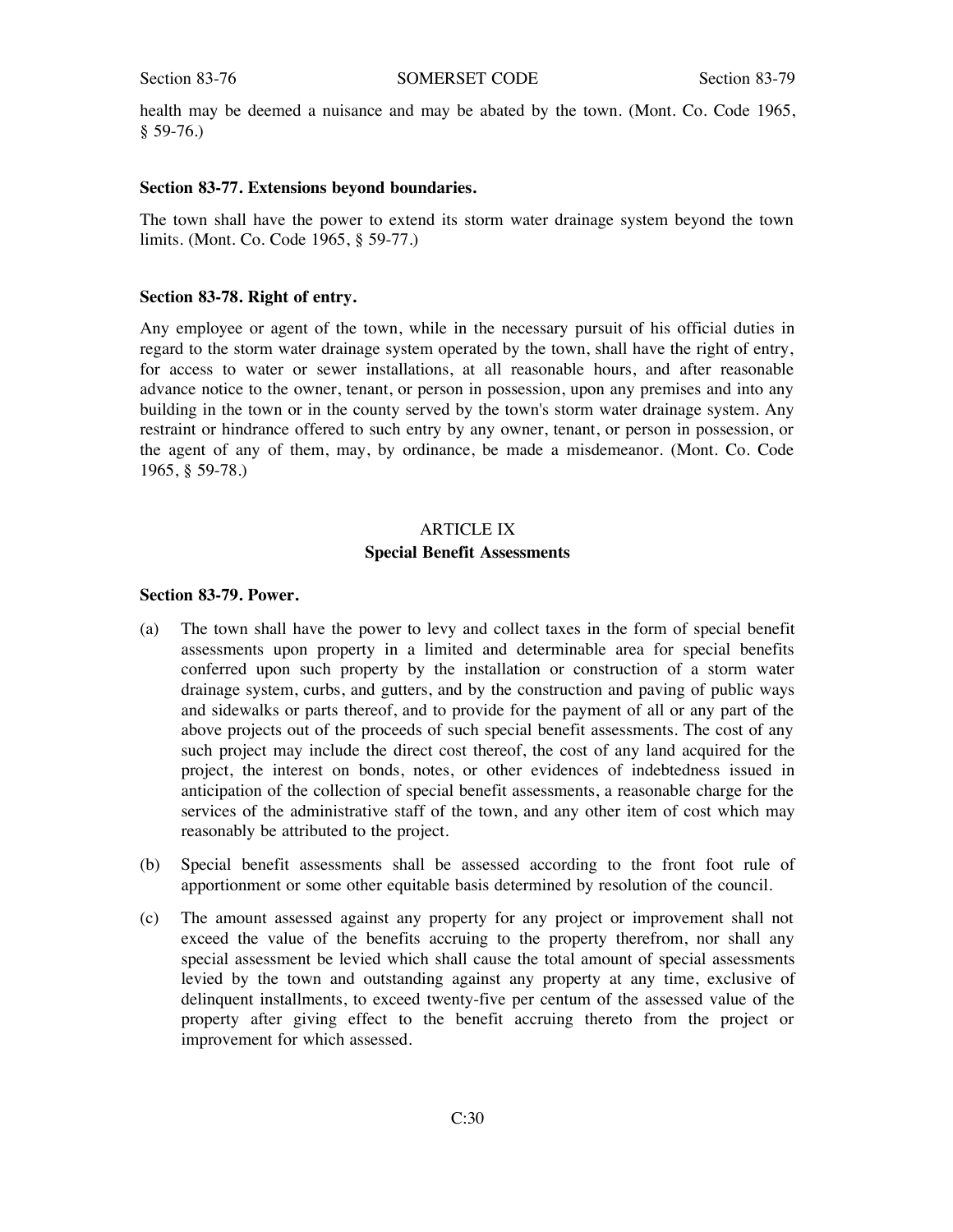- (d) When desirable, the affected property may be divided into different classes to be charged different rates, but, except for this, any rate shall be uniform.
- (e) Special benefit assessments may be made payable in a lump sum or in annual or more frequent installments over such period of time, not to exceed ten years, and in such manner as the council may determine. The council shall determine on what date installments shall be due and payable. Interest may be charged on installments at the rate to be determined by the council.

(Mont. Co. Code 1965, § 59-79.)

#### **Section 83-80. Procedure.**

- (a) Before determining to proceed with any project to be paid for in whole or in part by special benefit assessments, the council shall hold a public hearing. The clerk-treasurer shall cause notice to be given stating the nature and extent of the proposed project, the estimated cost of the project, the portion of the cost to be assessed, the number of installments in which the assessment may be paid, the method to be used in apportioning the cost, and the limits of the proposed area of assessment. The notice shall also state the time and place at which all persons interested, or their agents or attorneys, may appear before the council and be heard concerning the proposed project and special assessment. Such notice shall be given by sending a copy thereof by mail to the owner of record of each parcel of property proposed to be assessed and to the person in whose name the property is assessed for taxation and by publication of a copy of the notice at least once as provided in section 83-87 of this Charter. The clerktreasurer shall present at the hearing a certificate of publication and mailing of copies of the notice, which certificate shall be deemed proof of notice, but failure of any owner to receive the mailed copy shall not invalidate the proceedings. The date of hearing shall be set at least ten or not more than thirty days after the clerk-treasurer shall have completed publication and service of notice as provided in this section. Following the hearing the council, in its discretion, may by ordinance authorize the carrying out of the project.
- (b) When the costs of the project are determined the council shall by ordinance levy the special benefit assessments to be paid in connection therewith.
- (c) All special benefit assessments shall be billed and collected by the clerk-treasurer.
- (d) All special benefit assessment installments shall be overdue six months after the date on which they become due and payable. All special benefit assessments shall be liens on the property and all overdue special assessments shall be collected in the same manner as town taxes or by suit at law.

(Mont. Co. Code 1965, § 59-80.)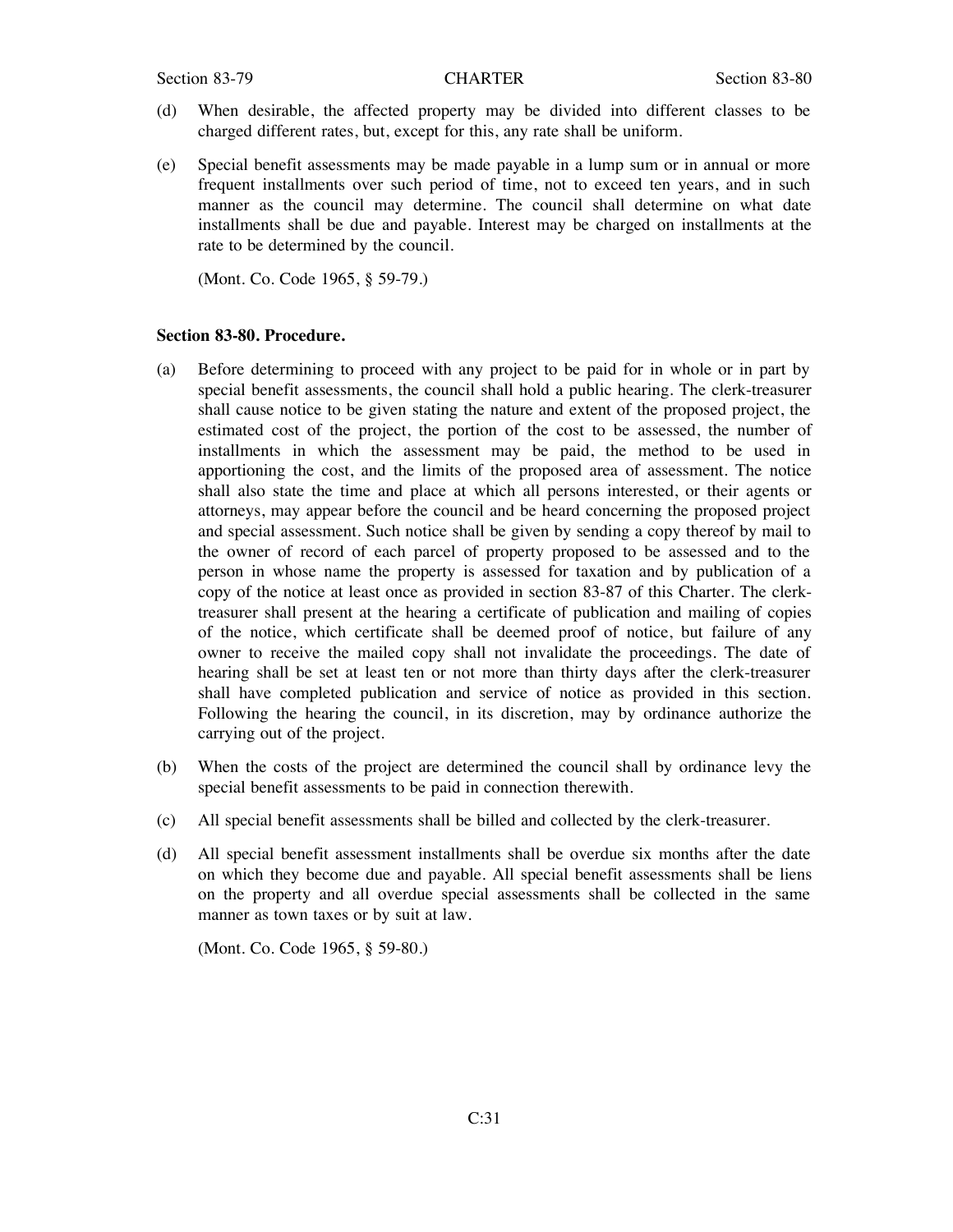# ARTICLE X **Town Property**

#### **Section 83-81. Acquisition, possession and disposal.**

The town may acquire real, personal, or mixed property, within or without the corporate limits of the town, for any public purpose by purchase, condemnation, gift, bequest, devise, lease, or otherwise; and may sell, lease, or otherwise dispose of any property belonging to the town. All municipal property, funds, and franchises of every kind belonging to or in the possession of the town at the time this Charter becomes effective are vested in the town, subject to the terms and conditions thereof. (Mont. Co. Code 1965, § 59-81.)

#### **Section 83-82. Condemnation.**

The town shall have the power to condemn property of any kind, or interest therein or franchise connected therewith, in fee or as an easement, within or without the corporate limits of the town, for any public purpose. Any activity, project, or improvement authorized by the provisions of this Charter or any applicable law of the State of Maryland shall be deemed to be a public purpose. The manner of procedure in case of any condemnation proceeding shall be that described in the Annotated Code of the Public General Laws of Maryland, as in force on the date of adoption of this Charter. (Mont. Co. Code 1965, § 59-82.)

#### **Section 83-83. Town buildings, structures and improvements.**

The town shall have the power to acquire, to obtain by lease or rent, to purchase, construct, equip, operate, and maintain all buildings, structures, or improvements it deems necessary for the operation of the town government, or for any other public purpose of the town. (Mont. Co. Code 1965, § 59-83.)

### **Section 83-84. Protection, administration and operation of town property.**

The town shall have the power to do whatever may be necessary to protect town property, to keep all town property in good condition, to administer and operate it for any public purpose of the town, and to make such charges for the use of town property as the council by resolution may determine. (Mont. Co. Code 1965, § 59-84.)

# ARTICLE XI **General Provisions**

#### **Section 83-85. Oath of office. [Amended 10-2-2017 by Res. No. 31-17, eff. 11-21-2017]**

(a) Before entering upon the duties of their offices, the mayor, the council members, the town manager, the members of the board of supervisors of elections, and all other persons elected or appointed to any office of profit or trust in the town government shall take and subscribe the following oath or affirmation: "I do swear (or affirm, as the case may be), that I will support the Constitution of the United States; and that I will be faithful and bear true allegiance to the State of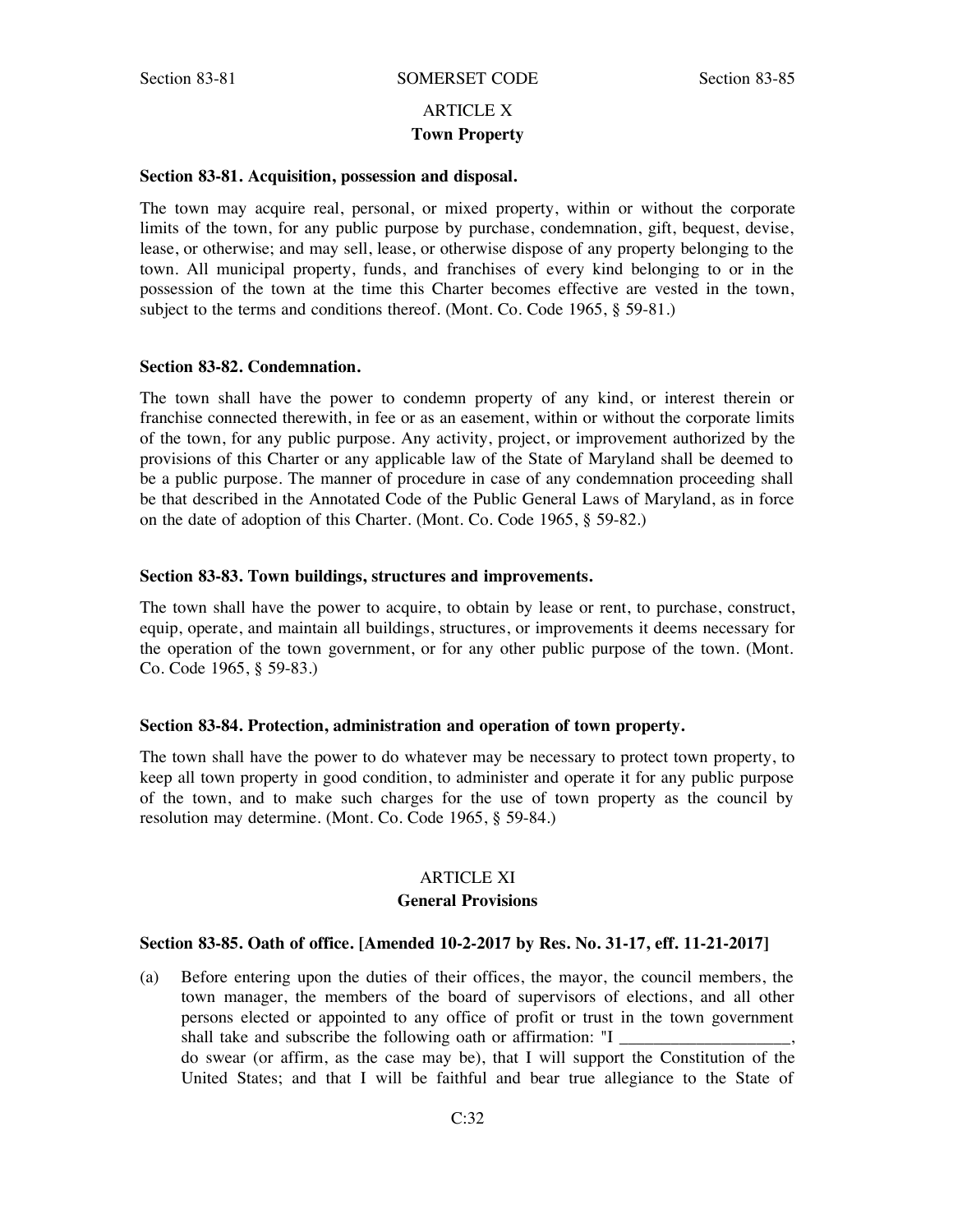Maryland, and support the Constitution and laws thereof; and that I will, to the best of my skill and judgment, diligently and faithfully, without partiality or prejudice, execute the office of \_\_\_\_\_\_\_\_\_\_\_\_\_\_\_\_, according to the Constitution and laws of this State."

(b) The mayor shall take and subscribe this oath or affirmation before his predecessor or before the town manager. All other persons taking and subscribing the oath shall do so before the mayor.

(Mont. Co. Code 1965, § 59-85.)

#### **Section 83-86. Official bonds. [Amended 10-2-2017 by Res. No. 32-17, eff. 11-21-2017]**

The town manager and such other officers or employees of the town as the council may require, shall give bond in such amount and with such surety as the council by resolution may require. The premiums of such bonds shall be paid by the town. (Mont. Co. Code 1965, § 59-86.)

# **Section 83-87. Publication and notices. [Amended 10-2-2017 by Res. No. 33-17, eff. 11- 21-2017]**

Any publication or general notice required by this Charter or by State law shall be given in a manner calculated to provide reasonable notice, in accordance with applicable law. (Mont. Co. Code 1965, § 59-87.)

#### **Section 83-88. Municipal Infractions and Misdemeanors.**

- (a) Municipal Infractions. Every act or omission which, by ordinance, resolution, rule, or regulation is made a municipal infraction under the authority of this Charter, unless otherwise provided, shall be subject to such civil liabilities as may be authorized by state law.
- (b) Misdemeanors. Every act or omission which, by ordinance, resolution, rule, or regulation is made a misdemeanor under the authority of this Charter, unless otherwise provided, shall be punishable upon conviction by such penalties as may be authorized by state law, in the discretion of the court. The party aggrieved shall have the right to appeal as is now provided under the general laws of the State of Maryland. Where the act or omission is of a continuing nature and is persisted in, a conviction for one offense shall not be a bar to a conviction for a continuation of the offense subsequent to the first or any succeeding conviction.

(Mont. Co. Code 1965, § 59-88; Res. R-3-80, 6-24-1980; Res. 2-05, 6-22-2005.)

### **Section 83-89. Prior rights and obligations.**

All right, title, and interest held by the town or any other person or corporation at the time this Charter is adopted, in and to any lien acquired under any prior Charter of the town, are hereby preserved for the holder in all respects as if this Charter had not been adopted,